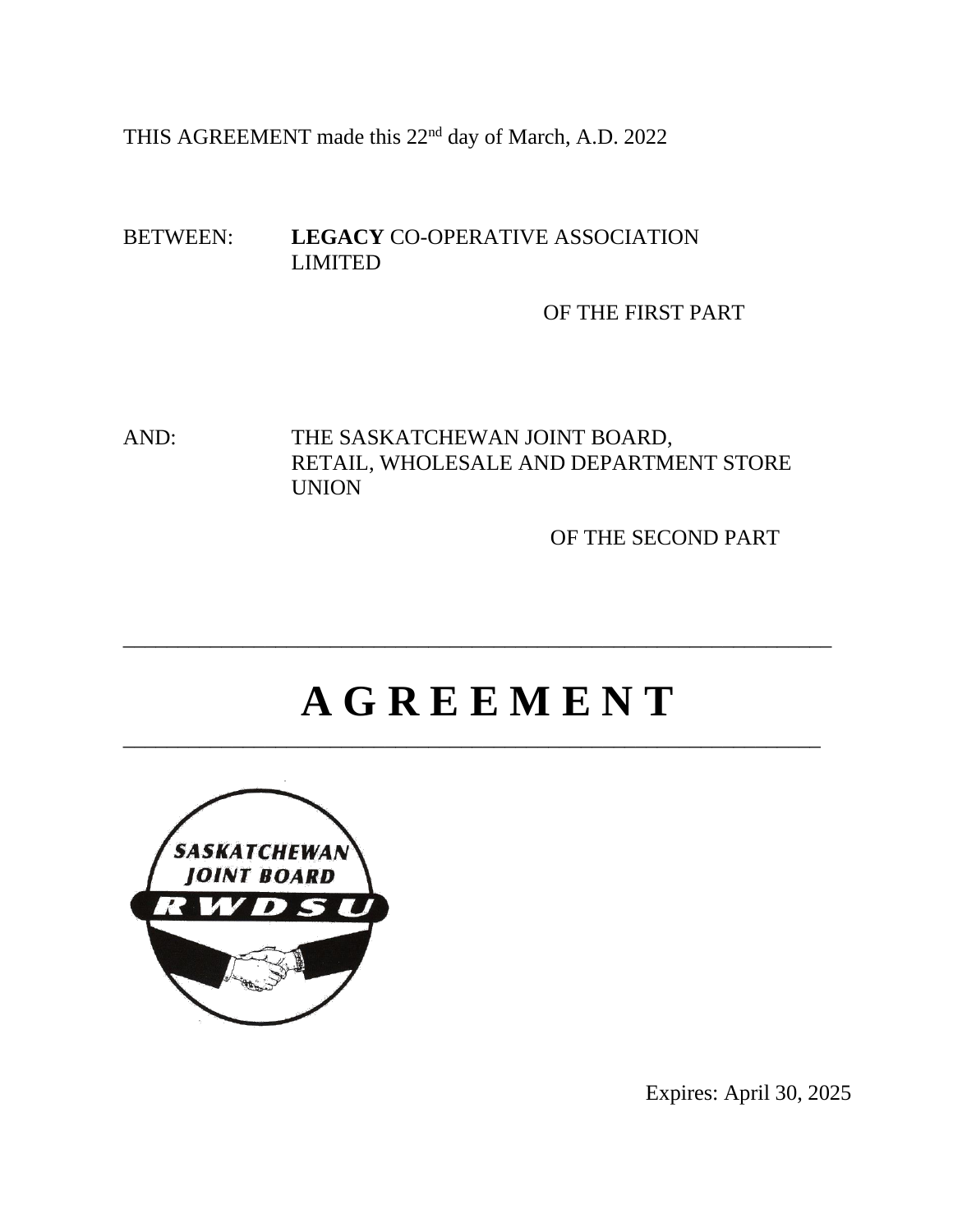# **INDEX**

| Article 1<br>$\sim$         |  |
|-----------------------------|--|
| Article 2                   |  |
| Article 3<br>$\sim$         |  |
| Article 4                   |  |
| Article 5                   |  |
| Article 6<br>$\overline{a}$ |  |
| Article 7                   |  |
| Article 8<br>$\sim$         |  |
| Article 9                   |  |
| Article 10 -                |  |
| Article 11 -                |  |
| Article 12 -                |  |
| Article 13 -                |  |
| Article 14 -                |  |
| Article 15 -                |  |
| Article 16 -                |  |
| Article 17 -                |  |
| Article 18 -                |  |
| Article 19 -                |  |
| Article 20 -                |  |
| Article 21 -                |  |
| Article 22 -                |  |
| Article 23 -                |  |
| Article 24 -                |  |
| Article 25 -                |  |
| Article 26 -                |  |
|                             |  |
|                             |  |
|                             |  |
|                             |  |
|                             |  |
|                             |  |
|                             |  |
|                             |  |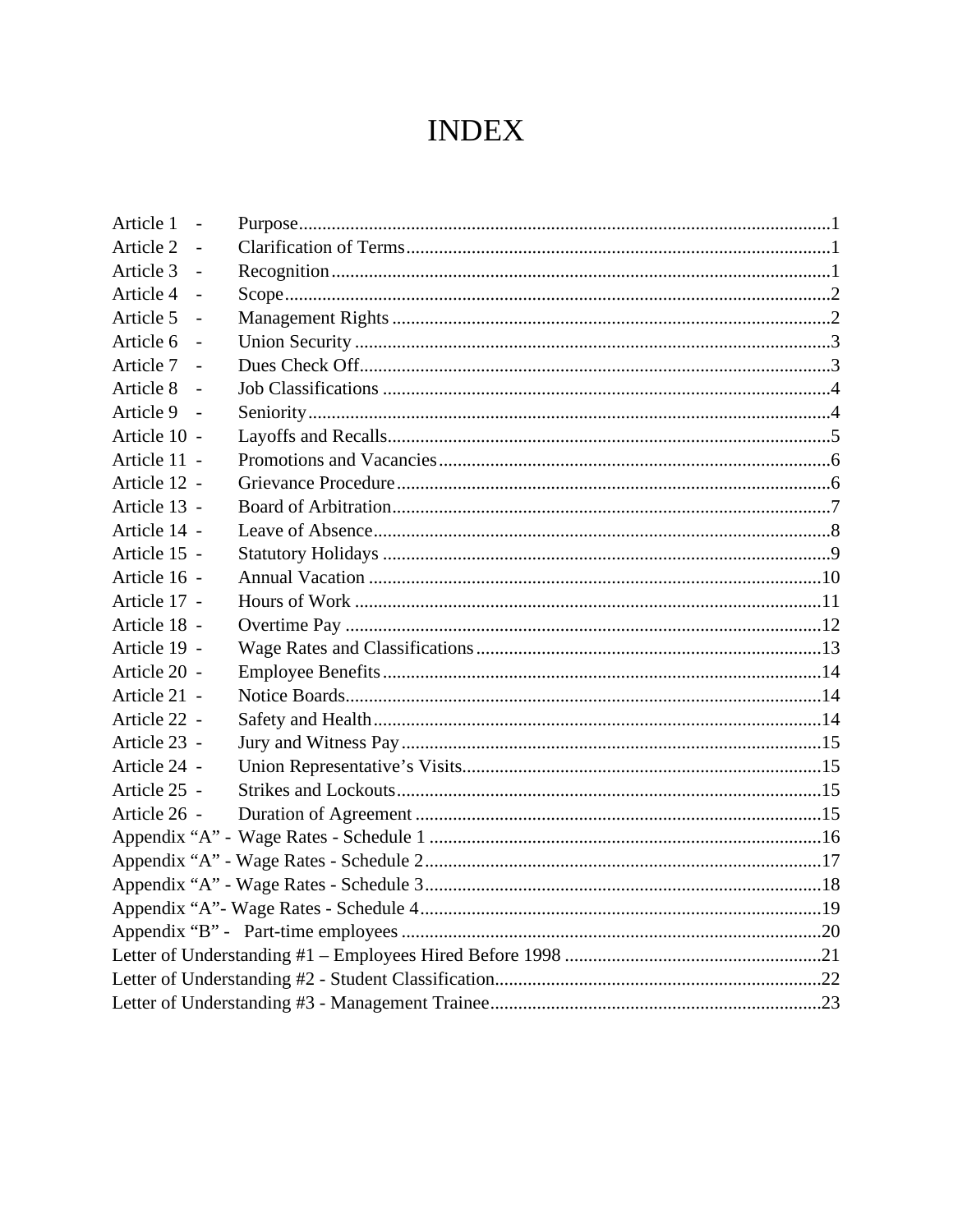## THIS AGREEMENT made and entered into this **22nd** day of **March** A.D. **2022**.

BETWEEN: **LEGACY** CO-OPERATIVE ASSOCIATION LIMITED, a body corporate, incorporated under the Co-operative Association Act, with head office in the City of Yorkton, in the Province of Saskatchewan, hereinafter referred to as the "Co-operative"

#### OF THE FIRST PART

#### AND: SASKATCHEWAN JOINT BOARD, RETAIL, WHOLESALE AND DEPARTMENT STORE UNION, hereinafter referred to as the "Union"

#### OF THE SECOND PART

#### ARTICLE 1 - PURPOSE

The Co-operative and the Union mutually agree that the purpose of this Agreement shall be:

- 1. To establish wage rates, hours of work and other working conditions.
- 2. To provide a method for settlement of disputes and grievances of employees covered by this Agreement.
- 3. To promote harmonious relations and efficient operation.

#### ARTICLE 2 - CLARIFICATION OF TERMS

It is agreed wherever the words "employee" or "employees" appear, it shall mean any person or persons covered by this Agreement.

#### ARTICLE 3 - RECOGNITION

- 1. The Co-operative recognizes the Union as the sole collective bargaining agency for the employees covered by this Agreement, and hereby agrees to negotiate with the Union or its designated bargaining representatives on matters relating to rates of pay, hours of work, and any other terms and working conditions of employees covered by this Agreement.
- 2. The Union recognizes the responsibility of its members to perform faithfully and diligently their respective duties for the Co-operative and at all times carry out their individual responsibilities according to the regulations, methods and procedures established by Management, subject to the terms and provisions of this Agreement.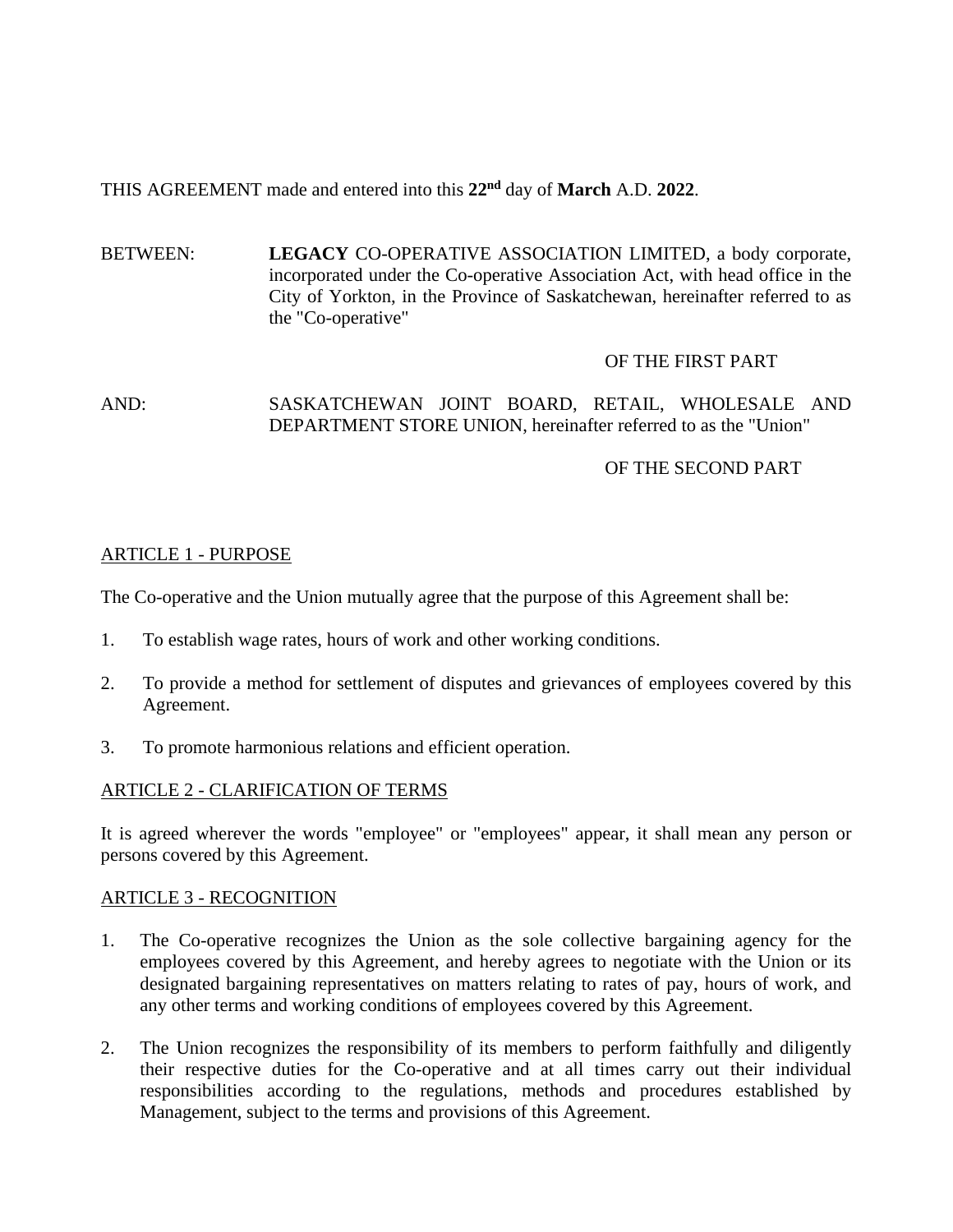3. The Union agrees to encourage all employees of the Co-operative covered by this Agreement to become members of the Co-operative. All employees shall be presented with a form letter from the Union, approved by the Co-operative, encouraging employees to support all of the Co-operative's departments to the best of their ability.

#### ARTICLE 4 - SCOPE

This Agreement shall cover all employees employed by **Legacy** Co-operative Association Limited in its places of business located in the City of Yorkton, in the Province of Saskatchewan except the:

General Manager Food Division Manager Marketing Manager Grocery Manager<br>
Office Manager Bakery-Deli Mana Human Resources Manager Meat Manager Human Resources Advisor **Produce Manager** Payroll Officer<br> **Payroll Officer**<br> **Payroll Officer**<br> **Payroll Officer**<br> **Payroll Officer**<br>
Agro Centre Manager<br>
Agro Centre Manager Accountant Assistant Agro**/Petroleum** Manager Credit Manager **Petroleum Division Manager** Loss Prevention and Asset Protection Manager **Health and Safety Manager** Petroleum Manager **Liquor Manager** Maintenance Manager Gas Bar Manager**s** (one [1] per location) Two Management Trainees

Bakery-Deli Manager **Agro Centre Manager** 

#### ARTICLE 5 - MANAGEMENT RIGHTS

- 1. The Management of the Co-operative and the direction of the working force, including the right to plan, direct and control operations, to maintain the discipline and efficiency of the employees and to require employees to observe the Co-operative rules and regulations, to hire, lay off or relieve employees from duties, to suspend, demote, transfer, promote and discharge employees, are to be the right and function of the Co-operative.
- 2. The parties agree that the enumeration of Management's rights as set out shall not exclude other functions not specifically stated. The Co-operative, therefore, retains all rights not otherwise specifically covered by this Agreement.
- 3. In exercising the above rights, the Co-operative shall act in good faith and any of its decisions which affect hours of work, wages and all other working conditions of employees shall not be in violation of the terms and provisions of this Agreement.
- 4. The Co-operative shall be the sole judge of the merchandise to be handled in its operation.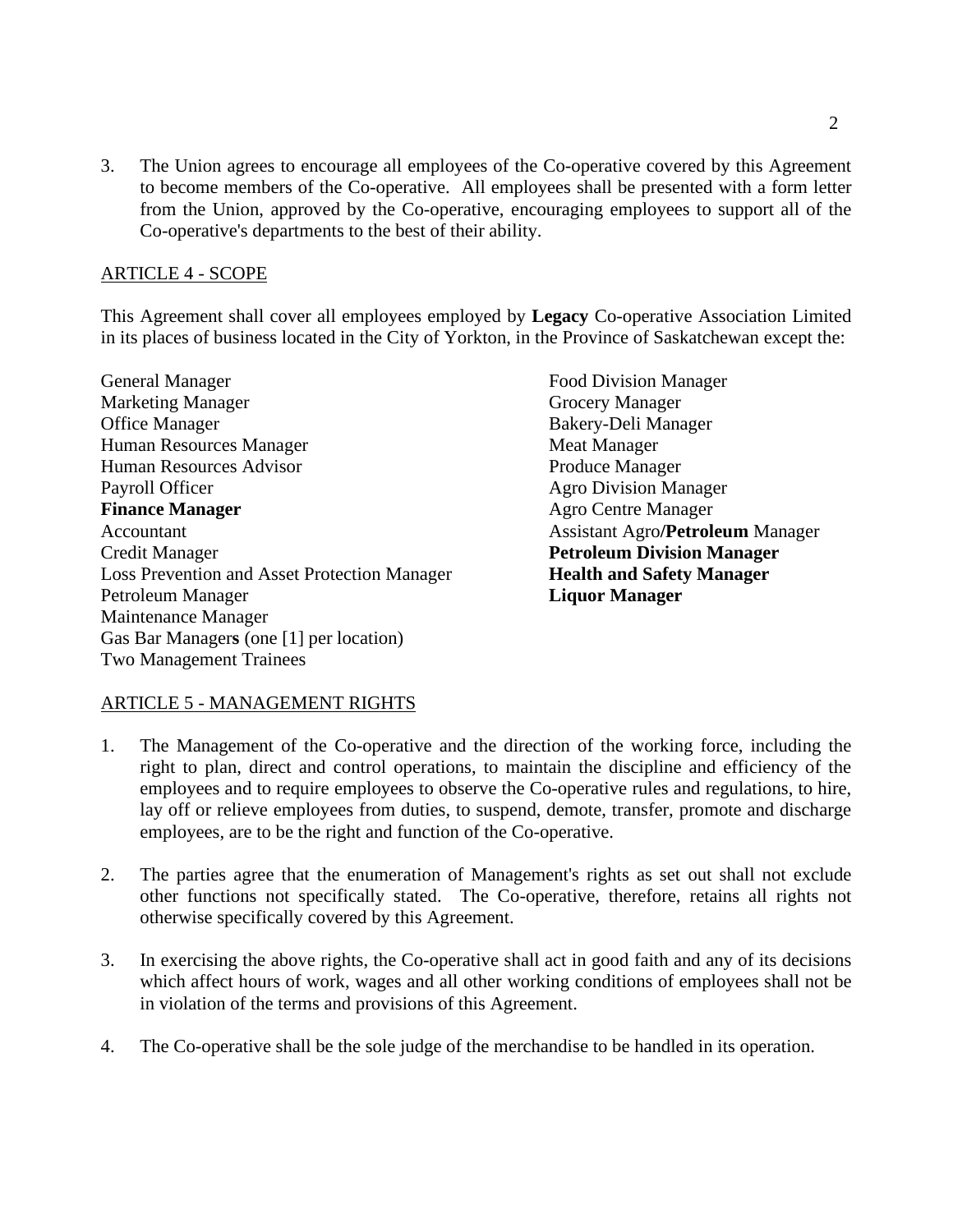#### ARTICLE 6 - UNION SECURITY

- 1. Every employee who is now or hereafter becomes a member of the Union shall maintain **their** membership in the Union as a condition of **their** employment. Every new employee whose employment commences hereafter shall make application on the official membership application form within ten (10) calendar days of the date of **their** employment and shall become a member of the Union within thirty (30) calendar days after commencement of **their** employment.
- 2. Management shall introduce new employees to a shop steward or executive member of the Union at the orientation session where the Union will provide information packages.
- 3. If an employee is to receive written discipline where it is entered into the personnel file, suspended or discharged, the employee shall be accompanied by a Shop Steward.
- 4. If a document involving a written reprimand, suspension or dismissal is entered into an employee's file, the employee shall be given a copy of the document at the time it is entered into the file. **Additionally, a copy of the document shall be given to the Shop Steward and forwarded to the Union.**
- 5. Disciplinary documents shall be removed from an employee's file after a period of twenty-four (24) months providing there are no other disciplinary documents placed on the file within that twenty-four (24) month period. Disciplinary documents concerning theft or acts of violence, harassment, bullying, or major safety violations between Employer and employee and/or between employees shall not be removed from the employee's file.
- 6. Union dues deductions deducted from the Co-operative payroll during the calendar year, shall be included on the T-4 Income Tax Forms that are provided by the Co-operative.
- 7. The Union shall provide the Co-operative with the names of the current shop stewards and alternates when changes occur, with a minimum of every six months.

#### ARTICLE 7 - DUES CHECKOFF

Upon receipt of a written request from any employee, the Co-operative shall deduct initiation fees, monthly Union dues and general assessments from the wages owed **them.** Such deductions shall be made on the last payday of each month for the current month and shall be remitted within fifteen (15) days to the person designated by the Union. Each month the Co-operative shall furnish the Union with a written list of:

- 1. Names of employees from whom the deductions have been made.
- 2. Names of employees who are hired, laid-off or whose employment has been terminated.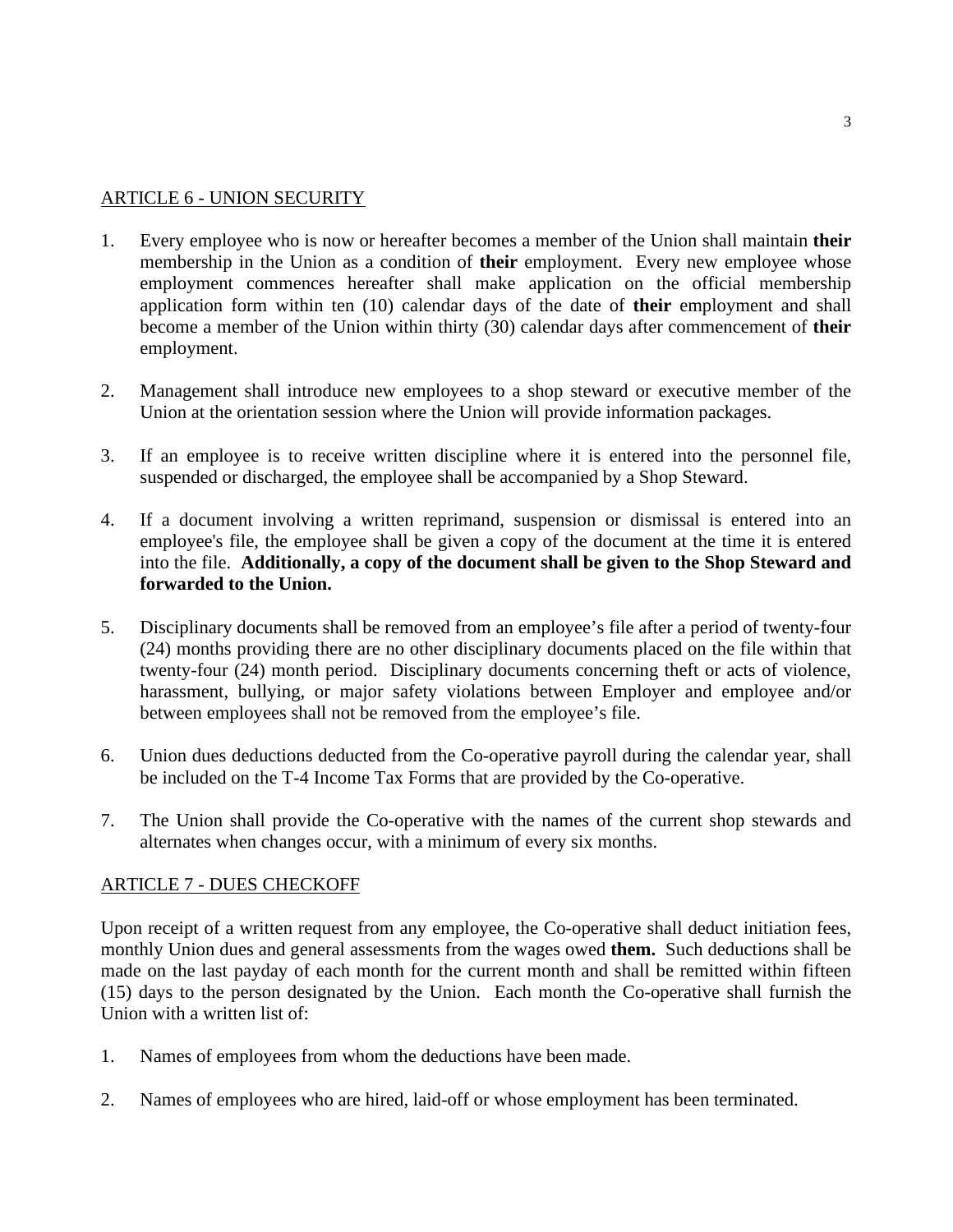3. Home addresses of all employees hired and any changes of address of any employee, where provided by the employee.

Employees hired by the Co-operative shall be requested by management to fill in the **U**nion application card on the day other employment documents are filled out.

#### ARTICLE 8 - JOB CLASSIFICATIONS

Rates of pay for any new classifications that may be established by the Co-operative within the scope of this Agreement shall be subject to negotiations and the rate of pay agreed to between the Co-operative and the Union shall be committed in writing provided the Co-operative shall have the right to establish a rate to be paid until the regular position rate is agreed upon. The agreed rate of pay will be effective as of the date the new position was filled.

#### ARTICLE 9 - SENIORITY

- 1. Seniority shall be defined as the length of an employee's continuous service with the Cooperative. New employees shall be on probation for a continuous working period of three (3) months, during which time they shall not acquire seniority. Upon completion of the probation period, seniority shall be established retroactive to the date on which the employee last entered the service of the Co-operative. The Co-operative and the Union, in special cases, may mutually agree to extend the probation period of an employee for a further period of up to three (3) months, but not to exceed six (6) months in total. Such agreement shall be confirmed in writing. The Co-operative, at their discretion, may discharge any probationary employee within the above time limits and said employee shall have no recourse to the Grievance and Arbitration articles of this Agreement in respect to this discharge.
- 2. If an employee, upon completion of **their** probationary period is absent from work due to accident or illness, **they** shall continue to accumulate seniority provided such absence does not exceed one (1) year after which each case will be reviewed individually. In case of an employee on Workers' Compensation benefits, **they** shall accumulate seniority until such time **that they** receive a compensation pension or a lump payment settlement from the Workers' Compensation Board. If an employee is absent from work because of layoff or leave of absence, **they** shall retain **their** seniority accumulated prior to **their** layoff or leave of absence.
- 3. Seniority of an employee shall be considered terminated when an employee:
	- (a) Voluntarily leaves the service of the Co-operative.
	- (b) Is discharged for just cause.
	- (c) Fails to report to work on recall after layoff.
	- (d) Is laid off and not recalled for a period in excess of twelve (12) months.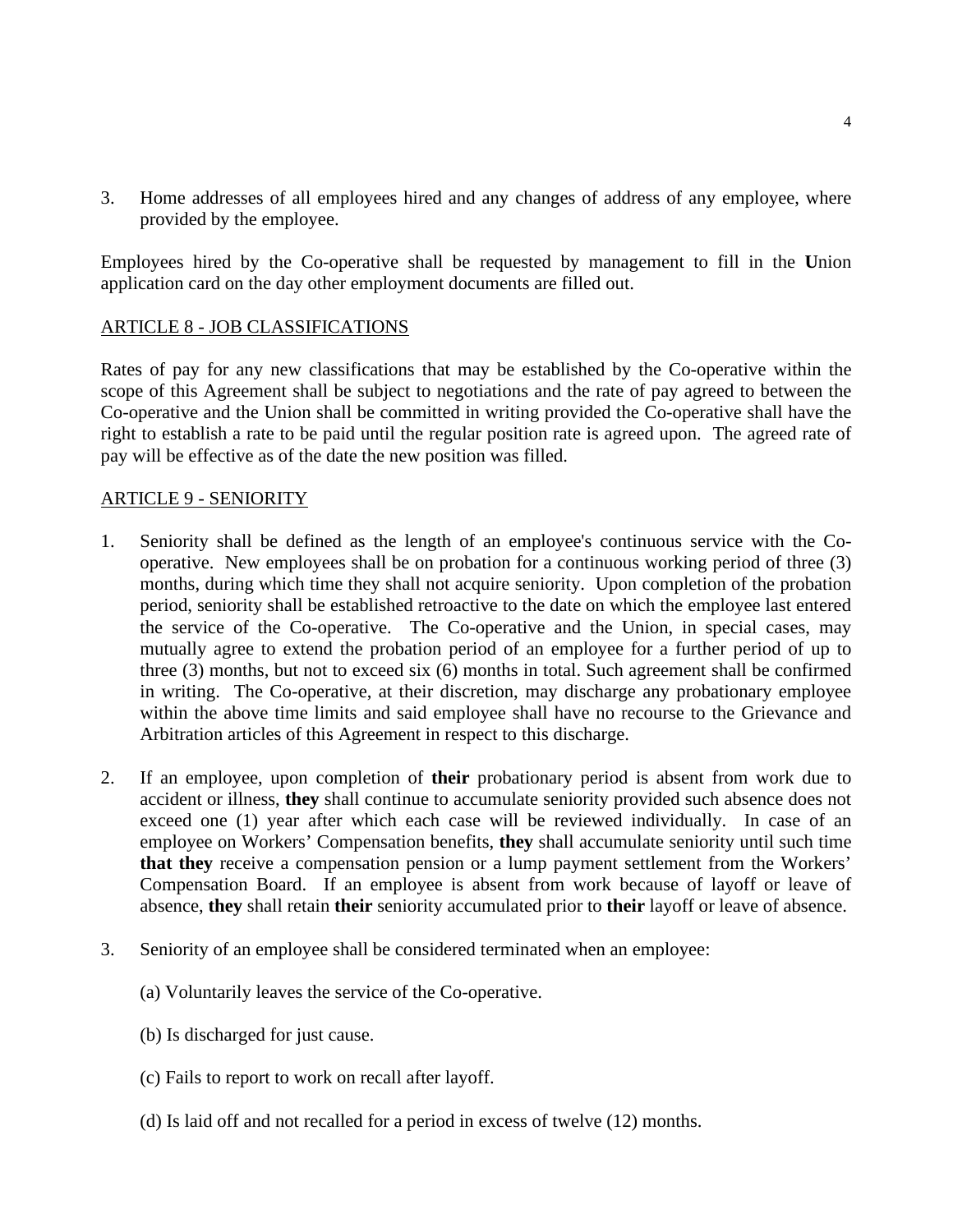4. The Co-operative shall prepare every January and July, a seniority list setting out each employee's seniority and job classification. The seniority list shall be posted in all locations and a copy of the seniority list shall be provided to the Chief Steward and the Union.

#### ARTICLE 10 - LAYOFFS AND RECALLS

- 1. When reducing staff or recalling laid-off employees, seniority shall prevail, providing the senior employee has the merit, ability and fitness to handle the work to be performed.
- 2. When recalling an employee who has been laid off, the Co-operative will notify such employee by registered letter to the employee's last known address. The employee must notify the Co-operative within ten (10) days of the mailing of the letter, stating acceptance or refusal of the employment offer. If the employee fails to report within the prescribed time but reports within thirty (30) days, showing sickness, accident or insufficient travelling time for having failed to report, **they** shall be notified of the next vacancy and **their** seniority retained. Employees shall have the right to decline recalls if for periods of thirty (30) days or less, without effect on seniority status.
- 3. It is understood that Management trainees will not displace or replace any regular employees of the Co-operative.
- 4. It shall be the responsibility of the employee to leave **their** current address with the Cooperative.
- 5. The Co-operative shall give regular full-time and regular part-time employees the following written notice or pay in lieu of notice in case of layoff, if for more than three (3) days, or discharge except when an employee is discharged for just cause:
	- (a) After thirty (30) days' service and up to one (1) year of service, one (1) week's written notice or pay in lieu of notice;
	- (b) After one (1) year's service and up to three (3) years' service, two (2) weeks' written notice or pay in lieu of notice;
	- (c) After three (3) years' service and up to five (5) years' service, four (4) weeks' written notice or pay in lieu of notice;
	- (d) After five (5) years' service and up to ten (10) years' service, six (6) weeks' written notice or pay in lieu of notice;
	- (e) After ten (10) years' service, eight (8) weeks' written notice or pay in lieu of notice.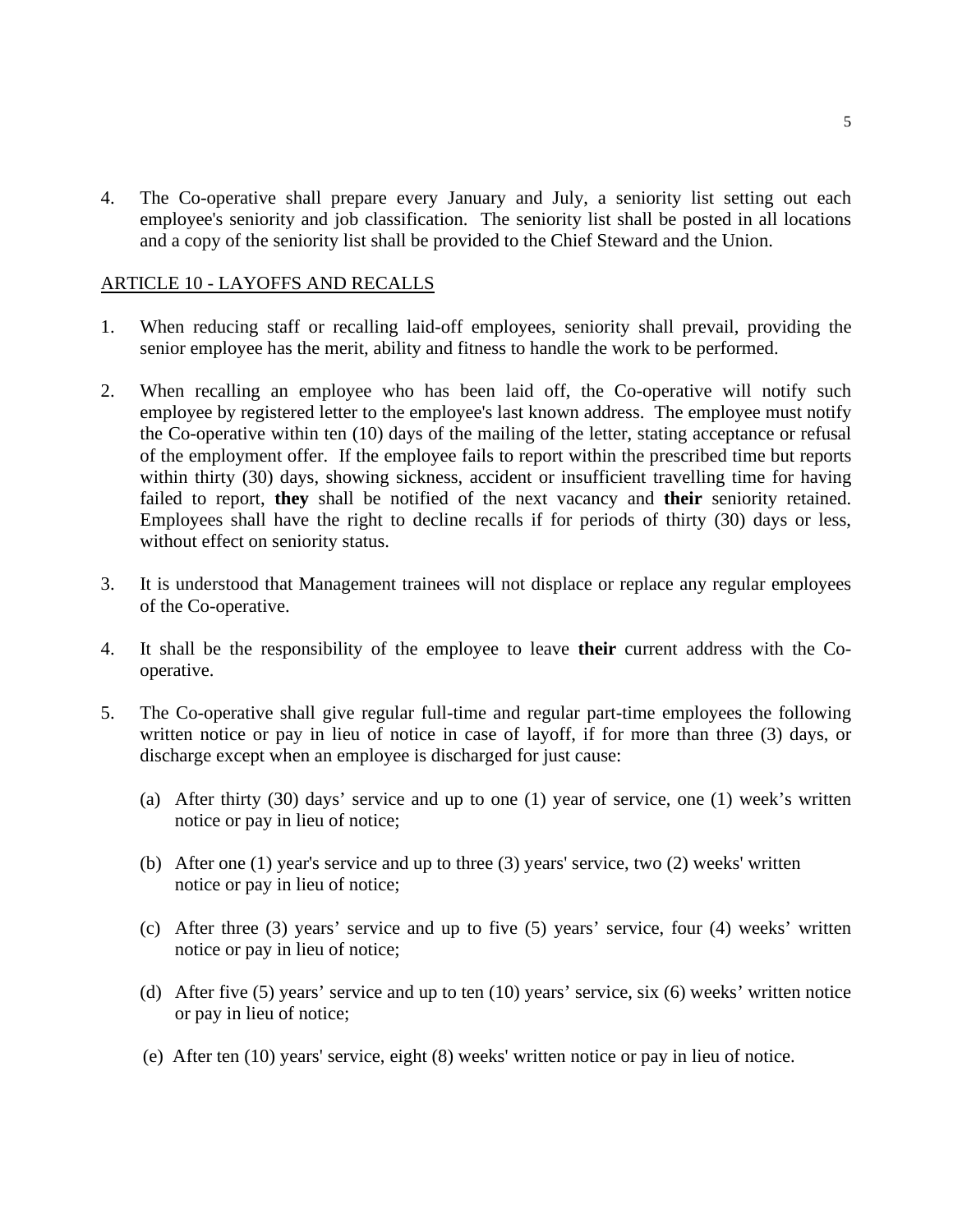#### ARTICLE 11 - PROMOTIONS AND VACANCIES

- 1. Promotions and vacancies shall be filled on the basis of ability, merit, fitness and seniority. The Co-operative, in determining merit, ability and fitness, shall act in good faith and shall not discriminate in any manner.
- 2. **A**ny new positions, or vacancies, shall be posted in places accessible to all employees. A period of six (6) days shall be given to employees in which to make application for all such positions in writing. The Chief Shop Steward **will be provided with a paper copy** and the Union shall be **emailed** copies of all job postings at the time of the posting.
- 3. An employee filling a new position or vacancy shall be permitted a trial period of three (3) months. If such employee does not perform the duties satisfactorily within that time, **they** shall revert to **their** former position. If it appears to the Co-operative that such employee is incapable of performing the duties satisfactorily, **they** may be required to revert to **their** former position before the expiration of three (3) months. **At any time during the three (3) months an employee may choose to go back to their former position. Where an employee chooses to go back to their former position, the employee will not be permitted to exercise their right to go back to their former position when filling any subsequent new positions or vacancies for a period of 12 months from the date the employee returns to their former position.**
- 4. If an employee's rate, prior to promotion, is within the range of the new classification, **their** rate shall not be reduced and after promotion **they** shall be paid **their** regular increments until the top of the range is reached.

#### ARTICLE 12 - GRIEVANCE PROCEDURE

- 1. Any employee or the Union may present a grievance. Any grievance which is not presented within seven (7) working days of the event, shall be forfeited and waived by the aggrieved party. In case of payroll grievance, the seven (7) working days would apply after receiving the final pay cheque statement for the accounting period.
- 2. All grievances shall be submitted in writing and shall clearly set forth the issue and contentions of the aggrieved parties.
- 3. A grievance is defined as an alleged violation of a specific article or section of this Agreement. If any such grievance arises, there shall be no stoppage or suspension of work because of such grievance; but such grievance shall be submitted to the following grievance procedures:
	- (a) A discussion between the Shop Steward (with the aggrieved employee present or absent, at **their** option) and the Department Manager, or **their** duly appointed representative (in the event of **their** absence for a period in excess of five (5) working days). The Department Manager or **their** duly appointed representative shall give a written decision on the matter within five (5) working days after the discussion.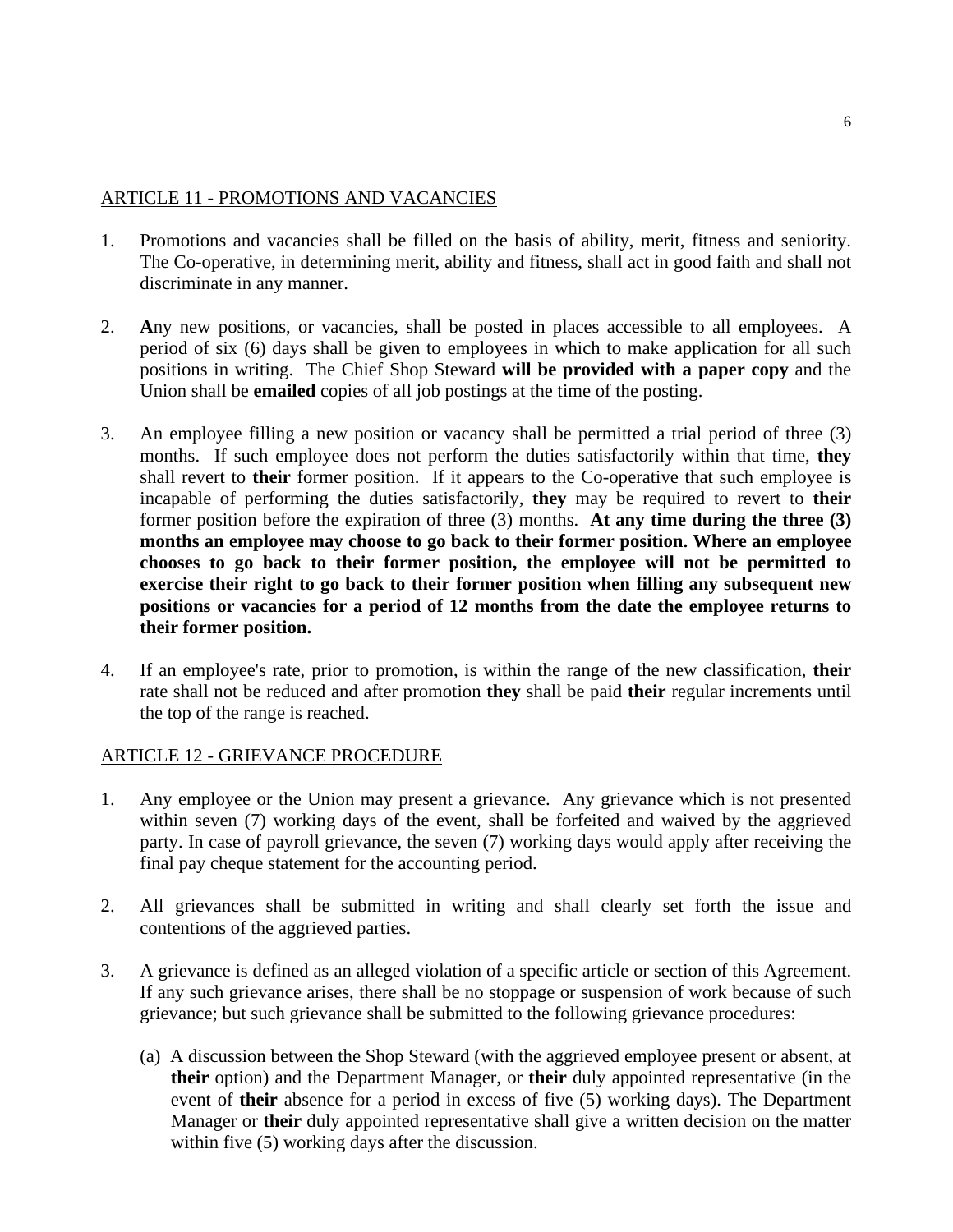- (b) Failing agreement of Subsection (a), the grievance shall be dealt with by the Grievance Committee of the Union and the General Manager, or **their** duly appointed representative. The General Manager **or designate** shall render a written decision on the matter within seven (7) working days.
- (c) If a satisfactory settlement cannot be reached, then upon request of either party, the matter shall be referred to the Board of Arbitration, established by Article 13.
- 4. After the completion of any step in Section three (3), if the Union does not proceed to the next step within ten (10**)** working days, the grievance shall lapse.
- 5. All negotiations with respect to disputes and grievances, shall be dealt with during regular working hours and no employee shall suffer any loss of pay for time spent in such negotiations.
- 6. The Union agrees to advise the Co-operative of the names of the members of the Grievance Committee in writing and also of any changes from time to time.

#### 7. **Timelines may be extended upon agreement of the parties in writing.**

#### ARTICLE 13 - BOARD OF ARBITRATION

- 1. The Board of Arbitration shall be composed of one (1) Co-operative representative, one (1) Union representative and one (1) person acceptable to both the Union and the Co-operative, who shall act as Chairperson. If agreement cannot be reached within **fourteen (14)** days in respect of the appointment of the Chairperson of the Board of Arbitration, then the matter shall be referred to the Minister of Labour, Province of Saskatchewan, who shall act as Chairperson, or shall appoint a Chairperson. It is agreed that each party shall name its representative to a Board of Arbitration within fourteen (14) days of being notified that the dispute is to be referred to a Board of Arbitration. The parties may also agree to the use of a single Arbitrator. The single Arbitrator would be agreed upon or appointed in the same manner as a Chairperson.
- 2. No person shall serve on the Board of Arbitration if **they are** involved directly in the labour controversy under local consideration.
- 3. Grievances taken before the Board of Arbitration shall be submitted in writing and shall specify clearly the nature of the grievance.
- 4. When the Board of Arbitration has been formed in accordance with this Article, it shall meet and hear the evidence of both sides and render a decision.
- 5. The Board of Arbitration, in reaching its decision, shall be governed by the provisions of this Agreement. A decision of a majority of the Board shall be taken to be the decision of the Board and shall be final and binding on all parties concerned.
- 6. It is distinctly understood that the Board of Arbitration is not vested with the power to change,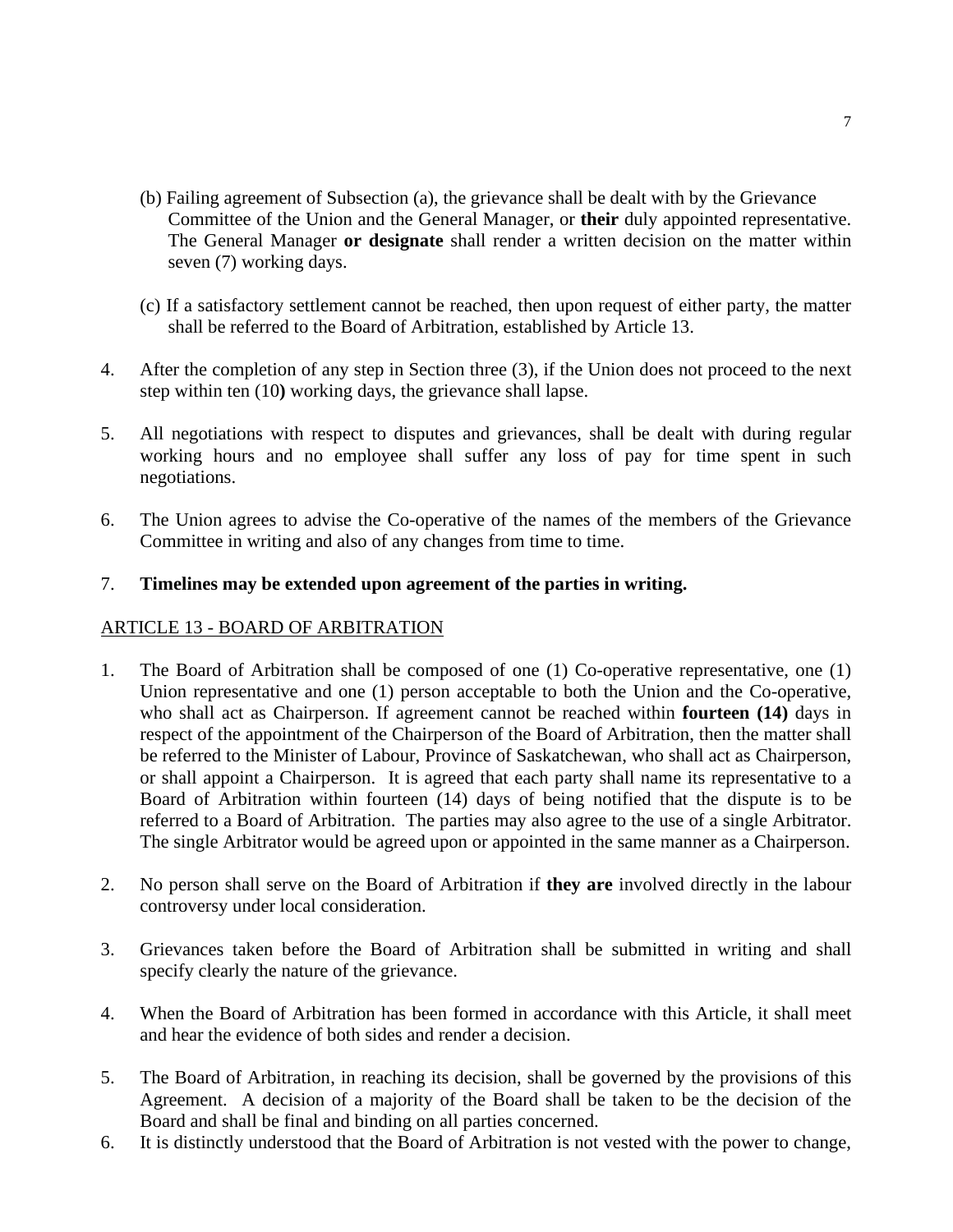modify or alter this Agreement in any of its parts. The Board may, however, interpret the provisions of this Agreement.

7. It is agreed that the expense of the Chairperson of the Board of Arbitration or the single Arbitrator shall be borne equally by the Co-operative and the Union.

#### ARTICLE 14 - LEAVE OF ABSENCE

- 1. All requests for leave of absence under this Article shall be made in writing to the General Manager or **their** designate and must be accompanied by the appropriate documentation that may be applicable in each case. The General Manager or **their** designate shall respond in writing to the person making the request.
- 2. If an employee is elected or appointed as an official delegate to attend conventions or business meetings in connection with the affairs of the Union, **they** shall, on giving the Co-operative at least fourteen (14) days' notice, be granted such leave of absence without pay as may be necessary to enable **them** to attend such meetings or conventions. The number of delegates shall be limited to three (3) at any one time, and only one (1) from any department**; however, when possible, subject to operational needs being met, a second member from the department may be granted an unpaid leave of absence.**
- 3. The Co-operative agrees to grant necessary time off without pay and without discrimination to not more than one (1) employee designated by the Union, for a maximum of six (6) months or longer period as may be mutually agreeable, to attend a labour convention, or to serve in any capacity on any other official Union business, provided that notification is given the Cooperative in sufficient time to secure a relief worker for the job involved.

#### 4. **Eligible employees shall be granted Maternity and Parental leaves of absence in accordance with** *The Saskatchewan Employment Act.*

- **5.** Employees on maternity and parental leave will continue to accumulate seniority only for the purposes set out in this Agreement. Where an employee works less than twenty (20) days in the four (4) weeks preceding the commencement of the leave, seniority shall accumulate at the rate of 1/20th of the total hours worked in that four (4) week period for each day of leave (excluding weekends). In all other cases, an employee accumulates seniority at the rate of eight (8) hours for each day of the leave (excluding weekends).
- **6.** Upon completion of two (2) years' service, an employee shall be entitled to one (1) year's leave of absence without pay, but with the maintenance of seniority rights, for the purpose of educational upgrading or training. An employee granted leave under this section may be required to remain in the service of the Co-operative for one (1) year after the completion of the leave of absence. The number of employees entitled to leave of absence may be limited to one at any one time.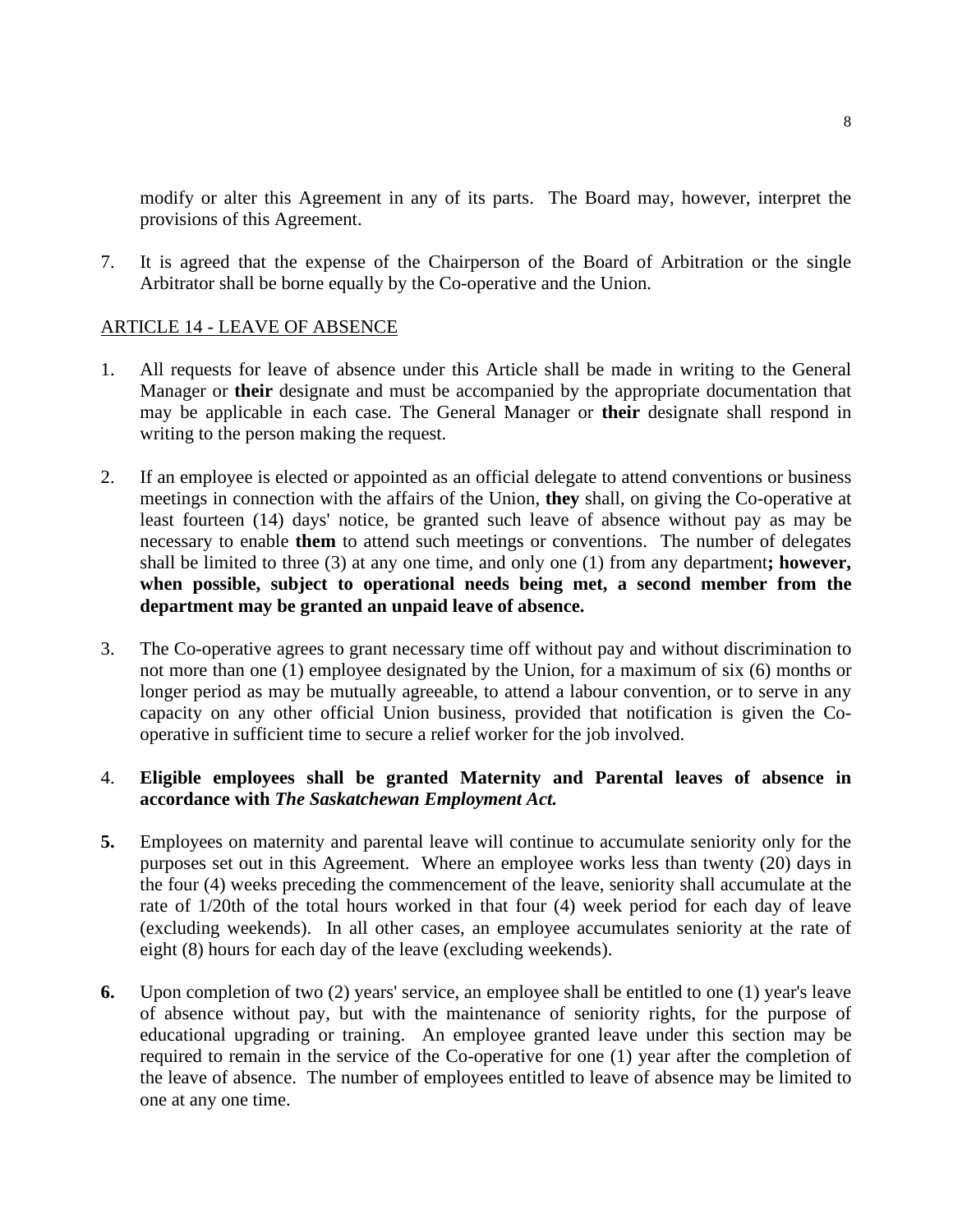- **7**. Leave of absence for contract negotiations shall be paid to a maximum of **one hundred and sixty** (160) hours. The Union Committee will be limited to four (4) employees from the Cooperative with no more than one (1) from any one department. **However, when possible, subject to operational needs being met, a second member from a department may be granted approval to attend.**
- **8.** Seniority will continue to accumulate for employees on Employment Insurance sick leave or absent from work under the Employment Insurance bereavement leave provisions.
- **9.** (a) Special leave of absence with pay shall be granted up to a maximum of five (5) working days in cases of pressing emergency for full-time and regular part-time employees. Pressing emergency shall be confined to death, serious accident, or serious illness in the immediate family of the employee. Immediate family of the employee shall mean spouse, common-law spouse, mother, father, step parent, sister, brother, children, step child, mother-in-law, and father-in-law. One (1) day's leave of absence with pay shall be granted to attend the funeral of a grandparent, grandchild, sister-in-law or brother-in-law. In cases of pressing emergency, no less than three (3) days shall be granted to an employee for a spouse, parent, child, brother, or sister.
	- (b) In regards to the five (5) days listed in the above paragraph, the following shall apply:
		- i) Should the pressing emergency be within the City of Yorkton and within a two hundred (200) kilometer radius, the employee shall be allowed a maximum of one (1) day leave. This shall not apply to situations involving spouse, parent, child, brother, or sister.
		- ii) Should the pressing emergency be outside of a two hundred (200) kilometer radius of the City of Yorkton one way, but within the province, the employee shall be allowed a maximum of three (3) days leave.
		- iii) Should the pressing emergency be outside of a two hundred (200) kilometer radius and outside of the province, the employee shall be allowed five (5) days leave.
- **10.** The maintenance of employee benefit plans during leave of absence in excess of two (2) weeks, for which there is no pay, shall be conditional upon the bylaws of the plans concerned and upon payment of the full cost by the employee.

#### ARTICLE 15 - STATUTORY HOLIDAYS

1. The following days shall be considered holidays for which there shall be no deduction in pay:

| New Year's Day    | <b>Family Day</b>             | Good Friday      |
|-------------------|-------------------------------|------------------|
| Victoria Day      | Canada Day                    | Saskatchewan Day |
| Labour Day        | <b>Thanksgiving Day</b>       | Remembrance Day  |
| Christmas Day     | <b>National Day for Truth</b> |                  |
| <b>Boxing Day</b> | and Reconciliation            |                  |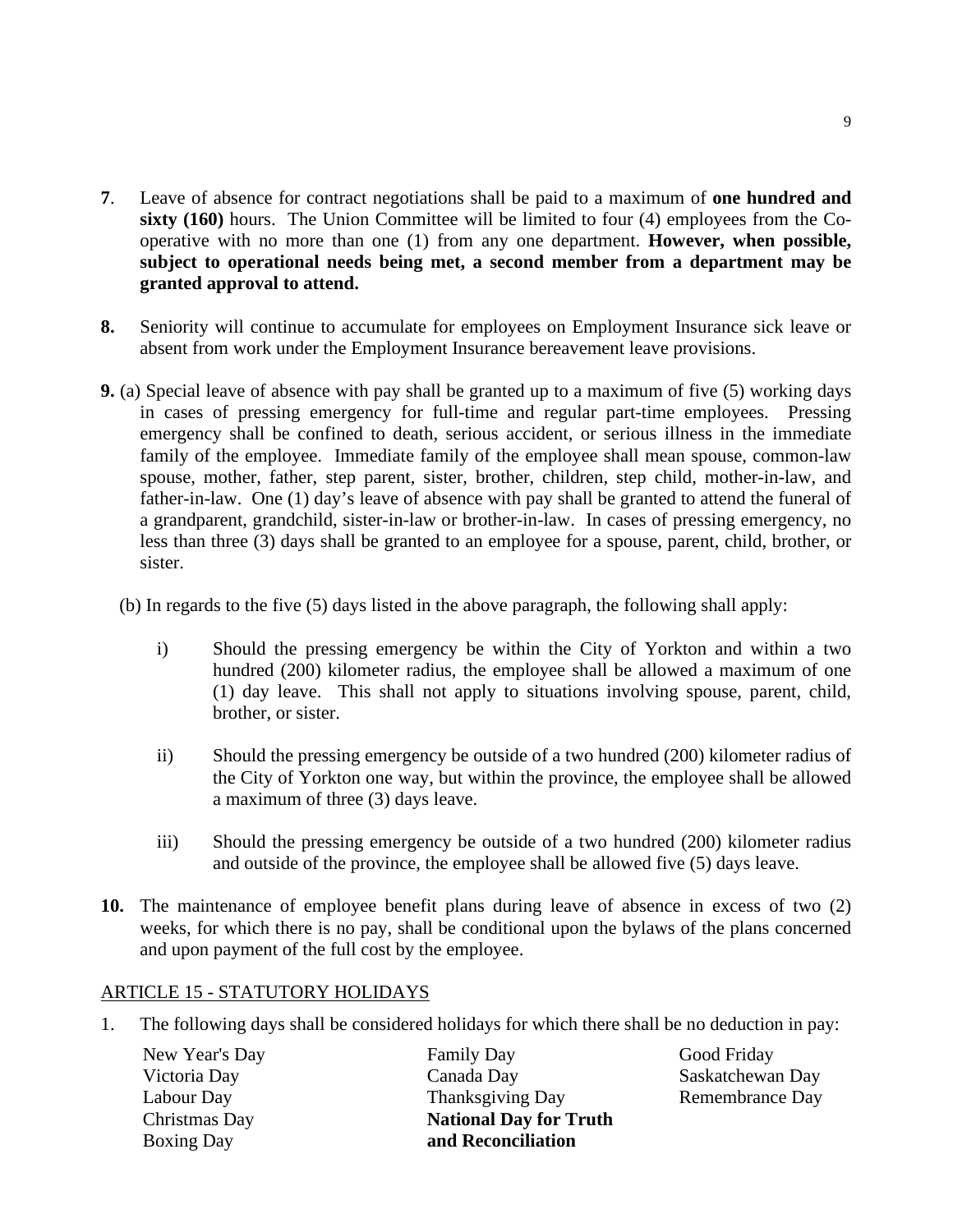and any other days proclaimed as holidays by Federal, Provincial or Civic authorities, providing such holidays are observed by the majority of the retail businesses in the city.

- 2. Should any holiday fall on a Sunday, the following Monday shall be observed as a paid holiday, if so proclaimed by Federal, Provincial or Civic government.
- 3. Should any employee be required to perform work on any of the above mentioned holidays, **they** shall receive, in addition to **their** holiday pay, one and one-half (1 1/2) times the regular rate for all hours worked.
- 4. When any holiday as set out in Clause 1 of this Article falls in any week the work week shall be reduced by eight (8) hours or the number of hours proclaimed to be observed in respect of such a week and no employee shall suffer a reduction in take-home pay. Employees working in excess of the reduced hours of work for that week shall be paid in addition to their regular rate of pay for that week one and one-half (1 1/2) times for all such hours worked. It is agreed that in the case of two (2) holidays falling within the same week, time off for the second holiday may be granted, on a day of the employee's choosing, within thirty (30) days of such holiday in lieu of payment of overtime. It is agreed that the Co-operative may limit the number of employees off on any one day. Seniority shall be the governing factor in respect to choice of dates. In calculating the time worked by an employee in any such week, no account shall be taken of any time worked by **them** on the statutory holiday.

#### ARTICLE 16 - ANNUAL VACATION

1. **Eligible employees will accrue their vacation entitlements during their current year of service rather than being required to complete the entire year before being granted vacation, based on a uniform vacation year of May 1 to April 30. This vacation will accrue on a pro-rated basis over 12 months. Employees in their probationary period will begin accruing vacation days from their start date, but will not be able to use them until they have completed their probationary period.** 

Three (3) weeks' vacation with pay at regular rates, or with pay based on 3/52nds of an employee's total earnings, whichever is the greater, shall be granted **during the first year of service** and each subsequent year of service up to **their** ninth (9th) year of **continuous** service. Four (4) weeks' vacation with pay at regular rates, or with pay based on 1/13th of employee's total earnings, whichever is the greater, shall be granted **to** employees **during their ninth (9th) year** of continuous service, and **during** each subsequent year of **continuous** service up to **their** eighteenth (18th) year of service. Five (5) weeks' vacation with pay at regular rates or with pay based on 5/52nds of employee's total earnings, whichever is the greater, shall be granted **during their eighteenth (18th)** year **of** continuous service and **during** each subsequent year of service up to **their** twenty-fourth (24<sup>th</sup>) year of **continuous** service. Six (6) weeks<sup>7</sup> vacation with pay at regular rates or with pay based on 3/26ths of employee's total earnings, whichever is the greater, shall be granted **during their** twenty-four**th** (24) year of continuous service with the Co-operative **and during every subsequent continuous year of service with the Co-operative thereafter.**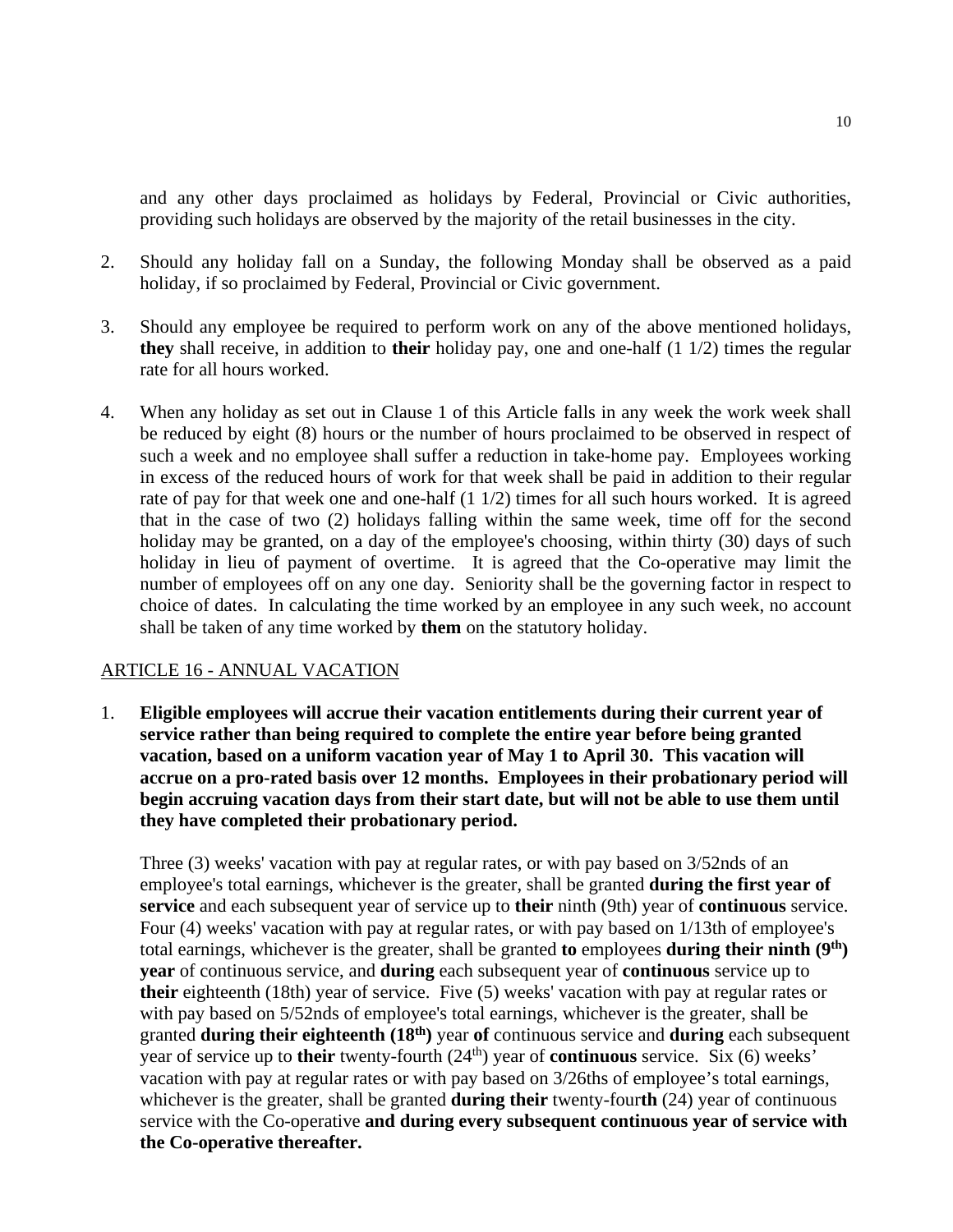If an employee is absent without pay for a period in excess of two (2) weeks within the period May 1 to April 30, **their** holiday pay shall be computed on the basis of 3/52nds or 1/13th, or 5/52nds or 3/26ths of total earnings, whichever is applicable.

- 2. Vacation pay for regular part-time employees shall be retained by the Co-operative. Regular part-time employees shall be paid their vacation pay at the time of their holidays.
- 3. Vacations shall be granted between May 1 and September 30, unless otherwise mutually agreed upon between the Co-operative and the employee.
- 4. When a statutory holiday occurs during an employee's vacation, an extra day's vacation shall be granted.
- 5. If the employment of an employee is terminated, the Co-operative shall pay **them** for any vacation time **they** have earned.
- 6. The annual vacation cutoff for all employees shall be April 30. Employees with less than one (1) year's service shall be entitled to one and one-quarter (1 1/4) days' vacation with pay for each completed month of service up to April 30th, up to a maximum of three (3) weeks.
- 7. A vacation list shall be submitted to the employees requesting them to indicate their preference as to vacation dates. It is agreed that employees with the longest service with the Co-operative will have priority. However, both parties agree that the vacation schedule must be practical insofar as the operation of the business is concerned. The Co-operative, therefore, must make the final decision on such matters.
- 8. Employees who are seriously ill or disabled during scheduled vacations may, upon presenting medical proof acceptable to the Co-operative from a qualified medical practitioner, elect to go on sick leave and in such cases, will have the balance of the vacation rescheduled without disruption to current vacation schedules.

#### ARTICLE 17 - HOURS OF WORK

- 1. The basic work week shall be forty (40) hours, consisting of five (5) eight (8) hour days. The five (5) days shall be consecutive wherever practical.
- 2. Lunch periods not to exceed one (1) hour. **Based on operational requirements, an employee may be permitted to take a half (1/2) hour lunch.**
- 3. (a) The Co-operative shall post, seven (7) days in advance, a one-week schedule showing daily starting and quitting times and days off for all regular full-time and regular part-time employees. If a new schedule is not posted by Saturday noon, the schedule already posted shall apply for the following two-week period. The above need not apply in cases of emergency.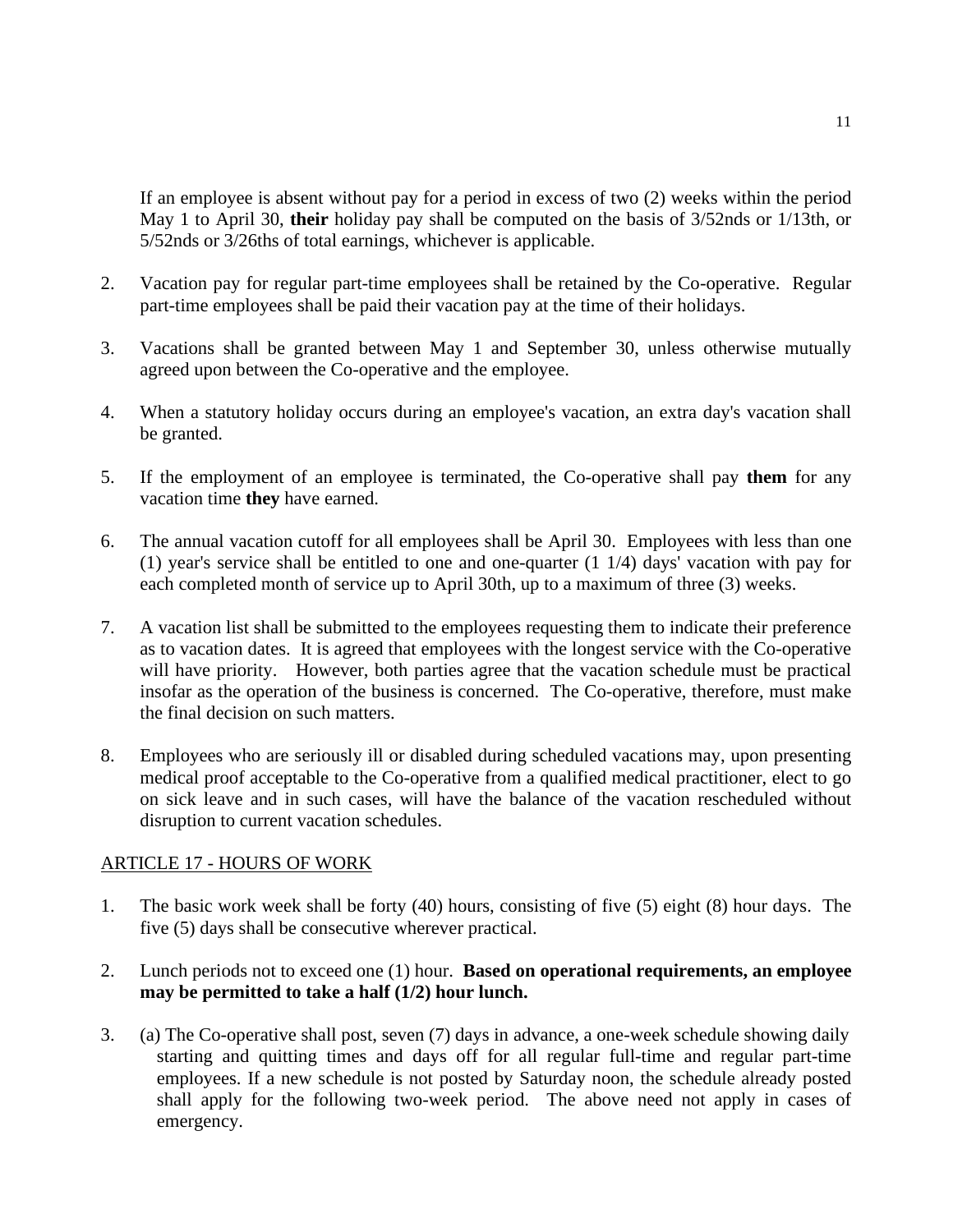- (b) Part-time employees shall be given three (3) hours' call-in notice except in case of replacing an employee who is unexpectedly absent.
- 4. Full-time employees shall be granted two (2) fifteen (15) minute rest periods per day. Parttime employees working a regular daily shift shall be entitled to rest periods on the same basis as full-time employees, but if employed for less than a full shift, they shall receive a rest period within each work period of three (3) hours worked that day. It is understood that the three (3) hour work period referred to need not be a consecutive three (3) hour period.
- 5. Any employee who works full-time weekly hours (forty (40) hours per week) for thirteen (13) consecutive weeks shall be classified as a full-time employee. This provision shall not apply to students or to employees required to fill in due to summer relief, vacation relief, maternity leave, Workers' Compensation, or authorized leaves of absence.
- 6. Part-time employees, when scheduled or called in to work, shall receive not less than three (3) hours work or pay in lieu thereof.
- 7. In the case of Driver Sales Representatives **and Petroleum Coordinator**, the parties agree to the following:
	- a) Overtime hours may be banked to a maximum of forty (40) hours.
	- b) Any employee working overtime hours while having banked forty (40) hours will receive, on regular payroll, pay at one and one-half times  $(1 1/2x)$  rate for all overtime hours worked in excess of the forty (40) hour bank.
	- c) Drivers shall have the option to be paid out any overtime hours at any time.
	- d) Employees shall be entitled to draw time off with pay from the bank at straight time rates at times mutually agreed. Such agreement shall not be reasonably withheld.
	- e) Banked hours shall be used in total by no later than April  $30<sup>th</sup>$  of each year.
	- f) Employees will not be required but may opt to take less than eight (8) hours a day at any time unless they have less than eight (8) hours banked in which cases only the remaining hours will be assigned or taken.

#### ARTICLE 18 - OVERTIME PAY

- 1. All hours worked in excess of those outlined in Article 17 shall be considered as overtime hours and shall be paid for at the rate of one and one-half  $(1/2)$  times the regular rate.
- 2. Employees shall receive double the rate of pay for all hours worked on Sunday, or the day given in lieu of Sunday.
- 3. Employees shall receive double the rate of pay for all hours worked in excess of three (3) hours' overtime in any one day.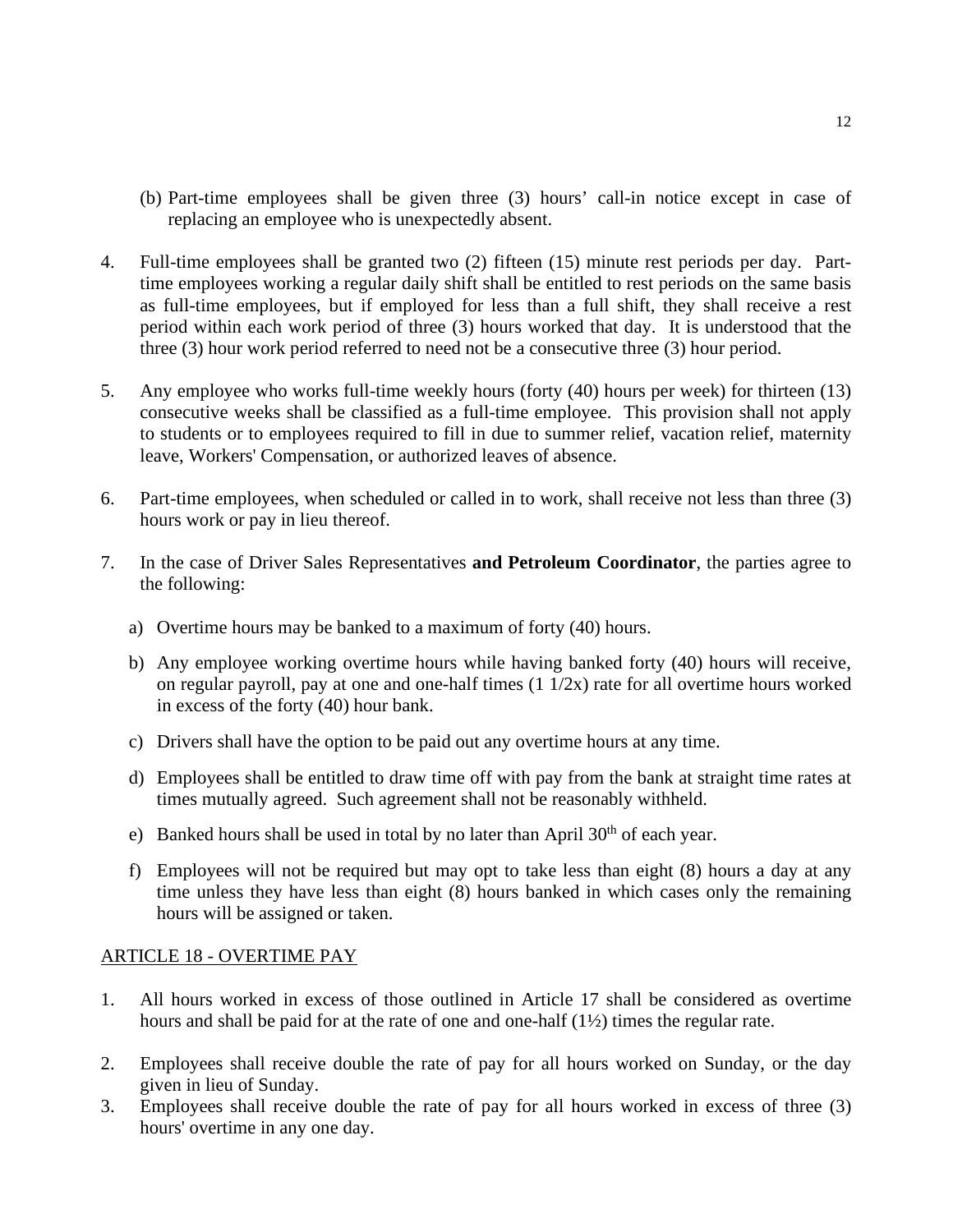- 4. An employee who is not advised prior to leaving work and is called back to work not continuous with **their** regular working hours, either before or after, shall receive not less than two (2) hours' work or two (2) hours' pay at overtime rates.
- 5. Employees shall not be required to take time off regular hours of work to avoid payment of overtime rates.
- 6. When overtime is scheduled to be worked consecutive with the regular hours of work, the employee shall be entitled to a fifteen (15) minute paid rest period before commencing overtime.
- 7. (a) Full-time and regular part-time employees required to work between 6:00 p.m. and 8:00 a.m. shall be paid a premium of seventy-five (\$.**7**5) cents per hour for all such hours worked.
	- (b) For hours worked in excess of eight (8) hours, normal overtime instead of shift premiums will apply to these excess hours. Overtime and shift premiums shall not be compounded when calculating the rate for any given hour.
	- (c) Shift premium rates shall not apply to part-time employees, except in subsection (a) above, janitorial and cleaning staff and employees working in the Agro Department or C-Stores.

#### ARTICLE 19 - WAGE RATES AND CLASSIFICATIONS

- 1. Job classifications and wage rates covered by this Agreement shall be set out in Appendix "A". Copies of all in-scope job descriptions shall be provided to the Union.
- 2. Employees shall be paid every second Friday. An itemized statement of wages and deductions will accompany each pay cheque. When a pay day falls on a Statutory Holiday, payment shall be made on the last working day preceding such Statutory Holiday.
- 3. The Co-operative agrees to the principle of equal pay for equal work.
- 4. Any employee required to temporarily fill a position in the scope of this Agreement paying a higher rate of pay shall be paid at the next highest step in the range of the temporary position or at **their** regular rate plus a premium of eight dollars (\$8.00) per day, whichever is the greater, provided that such period is for one (1) day or more. An employee's rate will not be reduced if temporarily filling a position paying a lower rate of pay. Any employee required temporarily to fill an out-of-scope position shall be paid at **their** regular rate of pay plus a minimum premium of sixteen dollars (\$16.00) per day, provided that such period is for three (3) days or more. In such cases, the employee's regular rate will be on the basis of calculating overtime pay when overtime is worked.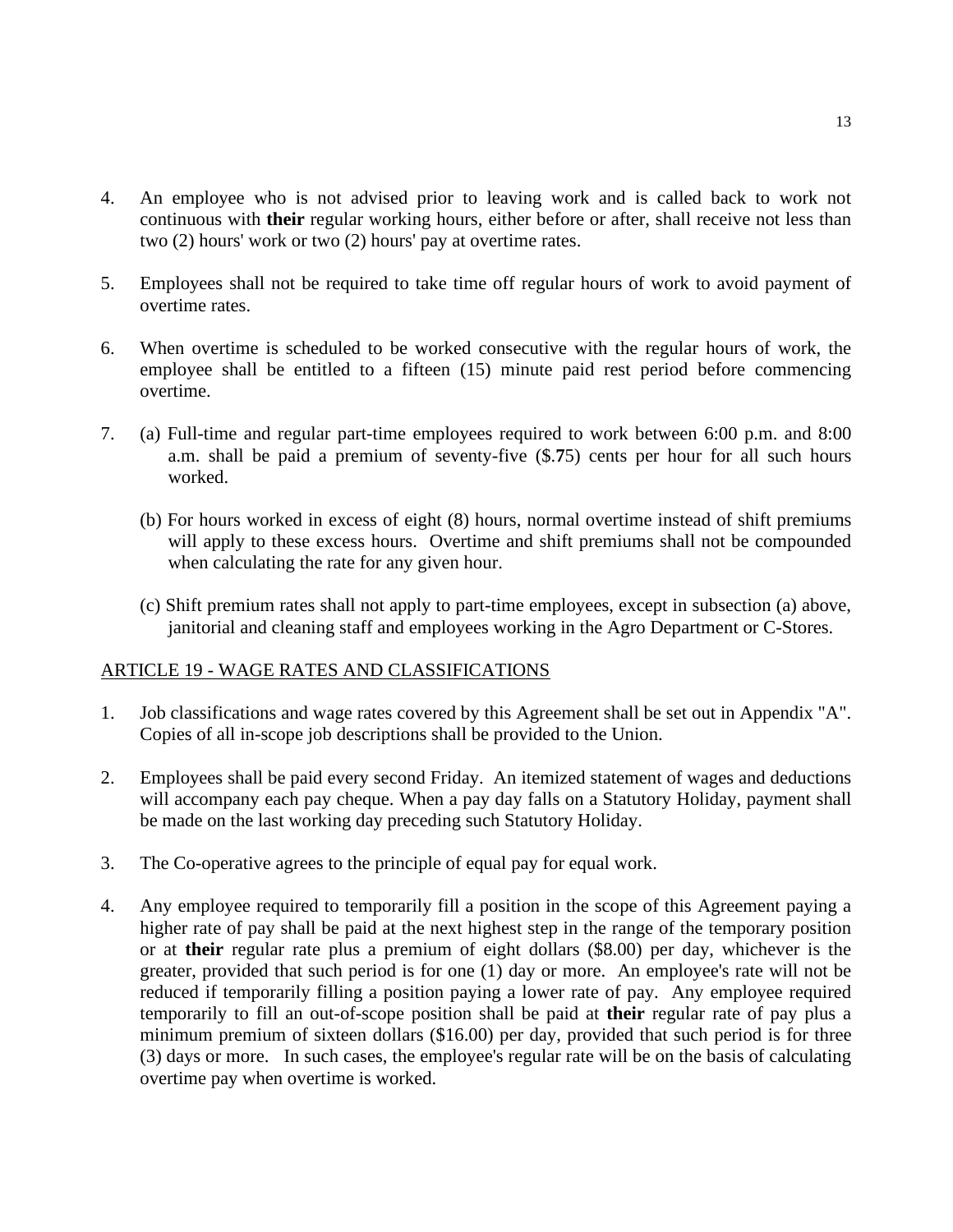#### ARTICLE 20 - EMPLOYEE BENEFITS

- 1. The Co-operative's present policy (in accordance with the bylaws of the plans concerned) of providing group life insurance, superannuation, sick leave, dental, long term disability, severance pay, compassionate leave, Worker's Compensation benefits, and extended health care plan shall be continued during the term of this Agreement.
- 2. Sick leave credits, up to a maximum of twenty-four (24) hours per calendar year, may be used by an employee in respect of a sickness of a spouse or dependent children and parents. Employees will be eligible for such leave provided that:
	- (a) The sickness is bona fide. A medical certificate may be requested.
	- (b) The sickness requires the employee to be present personally. It will be the employee's responsibility to indicate the reasons.
- 3. Sick leave pay shall not be granted for doctor's office appointments, dentist appointments and optometrist appointments unless the employee can show just cause why **their** appointment could not be arranged for **their** scheduled time off.
- 4. Full-time employees may access up to four (4) hours per calendar year for doctor, dentist, and optometrist appointments in the City of Yorkton and eight (8) hours of their sick time per calendar year for out of town doctor, dentist and optometrist appointments when the service is not available in Yorkton.

#### ARTICLE 21 - NOTICE BOARDS

The Co-operative agrees to furnish and install a Notice Board in each location in a place accessible to the employees.

#### ARTICLE 22 - SAFETY AND HEALTH

- 1. The Co-operative shall make reasonable provisions for the safety and health of employees during working hours.
- 2. The Co-operative shall provide first aid kits in each location and shall keep them properly supplied.
- 3. The Co-operative shall maintain Occupational Health Committees composed of equal representation from the Co-operative and the Union, in accordance with the Occupational Health and Safety Regulations.This Committee shall meet quarterly during regular working hours, or more often, if so requested by a member of the Committee.
- 4. Employees who are required by Occupational Health & Safety or deemed necessary by the employer to wear safety boots or shoes will be reimbursed **one hundred** percent (**100**%) of the cost of the purchase, to a maximum of one hundred and **fifty** dollars (**\$150.00**) **per calendar**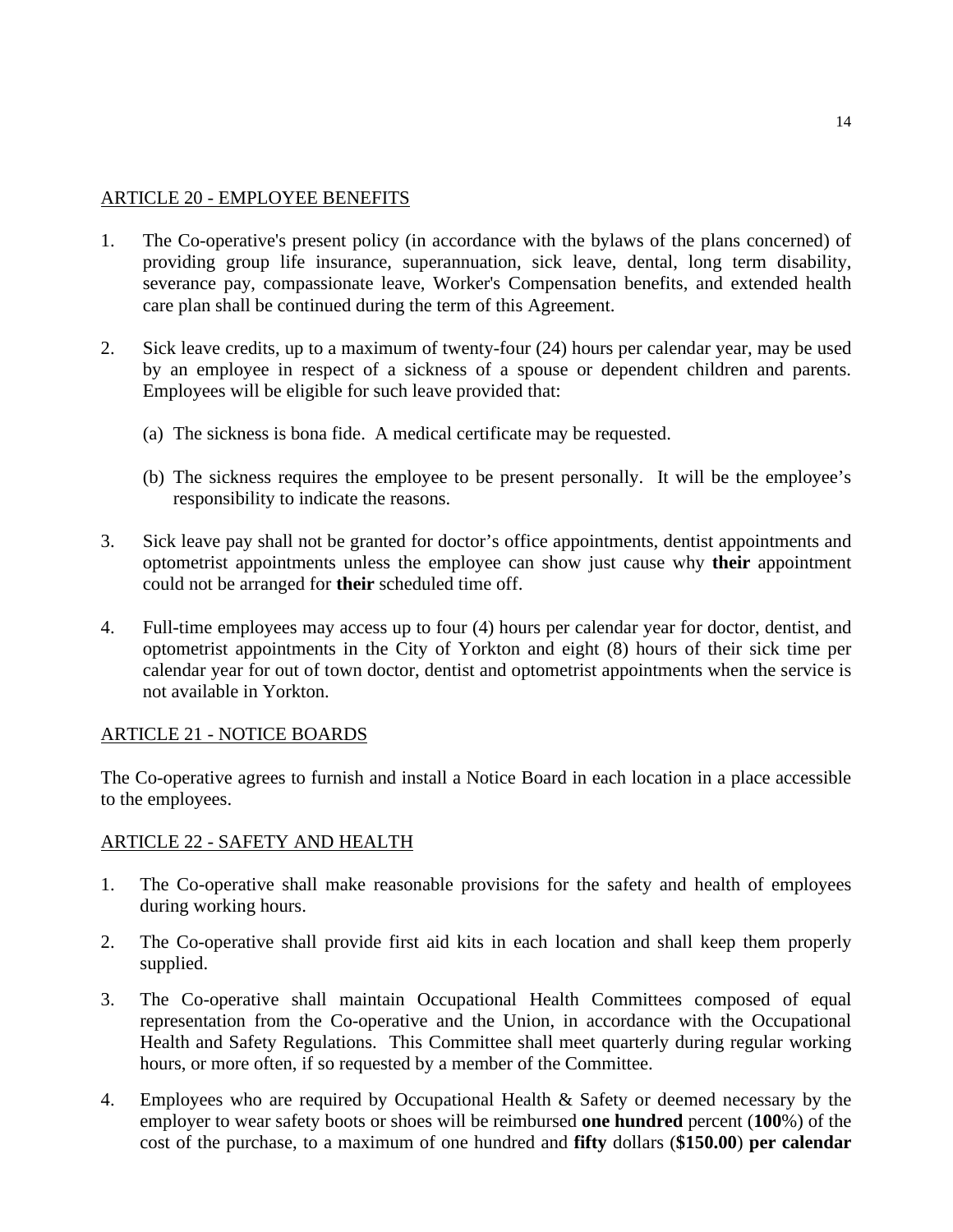**year**, upon providing a receipt. Employees who are on probation will not receive their funds until they have passed probation.

#### ARTICLE 23 - JURY AND WITNESS PAY

Full-time and regular part-time employees summoned to jury duty or subpoenaed as a witness to a Court of Law shall be paid wages amounting to the difference between the amount paid them for jury or witness services and the amount they would have earned had they worked on such days. This does not apply if the employee is excused from jury duty or witness service for the rest of that day or days and fails to report back to work, or if the jury duty occurs on the employee's scheduled day off.

#### ARTICLE 24 - UNION REPRESENTATIVE VISITS

An authorized representative or executive officer of the Union shall be permitted after having requested permission from the General Manager to talk with an employee regarding Union matters during regular working hours. The interview shall be carried on in a place provided for and designated by the Co-operative. Time taken for such interviews in excess of ten (10) minutes shall not be on company time.

#### ARTICLE **25** - STRIKES AND LOCKOUTS

It is hereby agreed that, during the life of this Agreement, there shall be no strike, slowdown or work stoppage on the part of the Union, nor shall there be a lockout on the part of the Co-operative, except when either party fails or refuses to carry out the provisions of this Agreement.

#### ARTICLE **26** - DURATION OF AGREEMENT

This Agreement shall be effective from **May 1, 2021** and shall remain in force until **April 30, 2025** and thereafter from year to year but either party may, not less than sixty (60) days nor more than one hundred twenty (120) days before the expiry date of this Agreement, give notice to the other party in writing to terminate this Agreement or to negotiate a revision thereof.

*\_\_\_\_\_\_\_\_\_\_\_\_\_\_\_\_\_\_\_\_\_\_\_\_\_\_\_\_\_\_\_\_\_\_\_ \_\_\_\_\_\_\_\_\_\_\_\_\_\_\_\_\_\_\_\_\_\_\_\_\_\_\_\_\_\_\_\_\_\_\_*

*\_\_\_\_\_\_\_\_\_\_\_\_\_\_\_\_\_\_\_\_\_\_\_\_\_\_\_\_\_\_\_\_\_\_\_ \_\_\_\_\_\_\_\_\_\_\_\_\_\_\_\_\_\_\_\_\_\_\_\_\_\_\_\_\_\_\_\_\_\_\_*

ON BEHALF OF THE CO-OPERATIVE: ON BEHALF OF THE UNION:

Bruce Thurston Les Gardner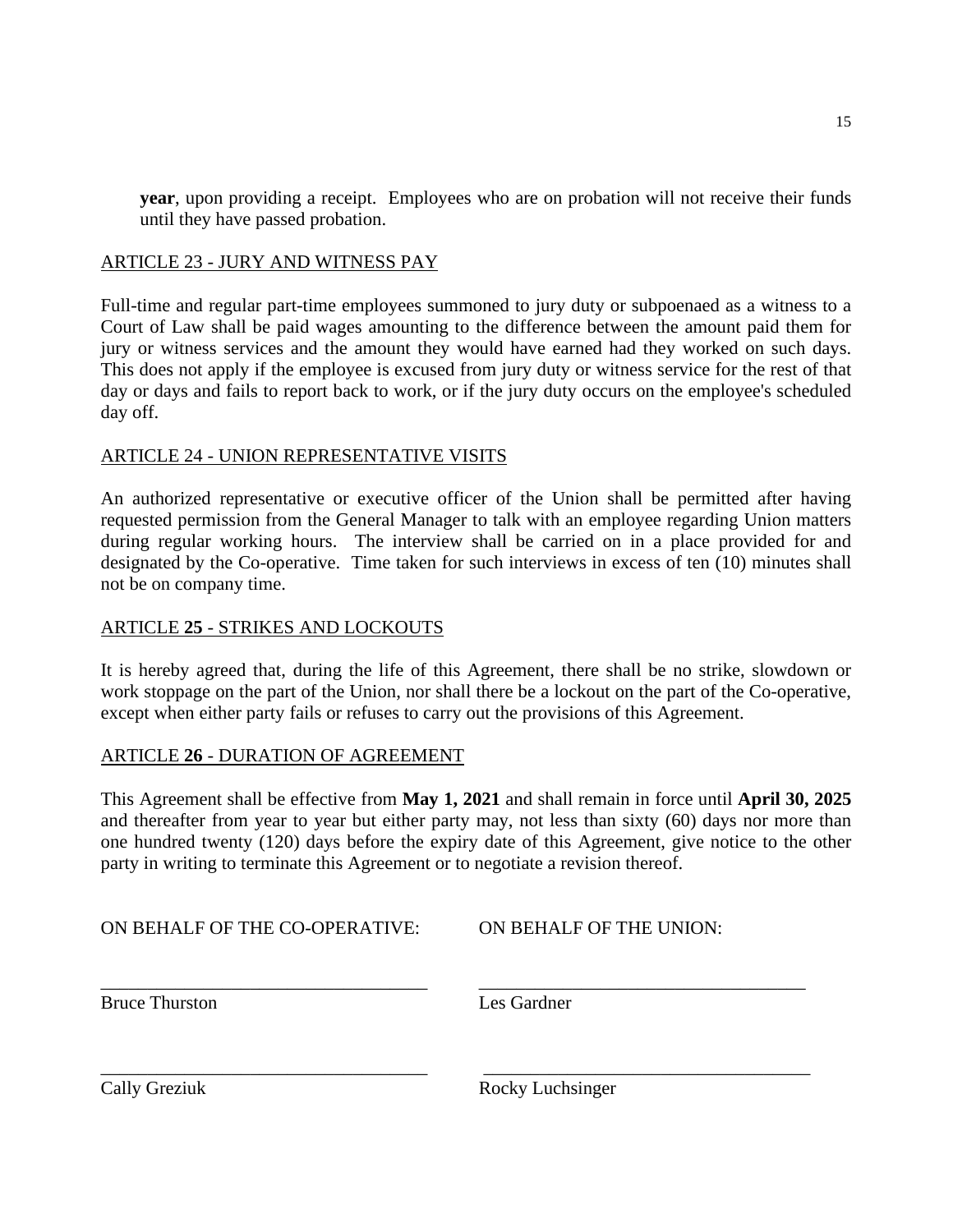#### APPENDIX "A" SCHEDULE 1 EFFECTIVE MAY 1, 2021 FOR THOSE HIRED AFTER JANUARY 26,1998

|                                                       |                    | After              | After              | After              | After                      | After              | After              | After              | After              | After              | After              | After              | After              |
|-------------------------------------------------------|--------------------|--------------------|--------------------|--------------------|----------------------------|--------------------|--------------------|--------------------|--------------------|--------------------|--------------------|--------------------|--------------------|
|                                                       | <b>Start</b>       | 3 mos              | 6 mos              | 9 mos              | $12 \text{ mos}$           | 15 mos             | 18 mos             | $21 \text{ mos}$   | $24 \text{ mos}$   | 30 mos             | 36 mos             | 42 mos             | 48 mos             |
| <b>ADMINISTRATION</b>                                 |                    |                    |                    |                    |                            |                    |                    |                    |                    |                    |                    |                    |                    |
| <b>Administrative Assistant</b>                       | \$14.26            | \$14.61            | \$14.93            | \$15.25            | \$15.59                    | \$15.91            | \$16.24            | \$16.56            | \$16.90            | \$17.59            | \$18.31            | \$19.01            | \$20.65            |
| <b>FOOD CENTRE</b>                                    |                    |                    |                    |                    |                            |                    |                    |                    |                    |                    |                    |                    |                    |
| Clerk Cashier                                         | \$13.07            | \$13.39            | \$13.69            | \$14.00            | \$14.33                    | \$14.64            | \$14.95            | \$15.25            | \$15.55            | \$16.24            | \$16.91            | \$17.58            | \$19.14            |
| Bakery/Deli Clerk<br>Produce Clerk                    | \$13.07<br>\$13.07 | \$13.39<br>\$13.39 | \$13.69<br>\$13.69 | \$14.00<br>\$14.00 | \$14.33<br>\$14.33         | \$14.64<br>\$14.64 | \$14.95<br>\$14.95 | \$15.25<br>\$15.25 | \$15.55<br>\$15.55 | \$16.24<br>\$16.24 | \$16.91<br>\$16.91 | \$17.58<br>\$17.58 | \$19.14<br>\$19.14 |
| *Food Supervisor                                      | \$15.34            | \$15.68            | \$16.01            | \$16.33            | \$16.67                    | \$16.98            | \$17.32            | \$17.64            | \$17.98            | \$18.67            | \$19.39            | \$20.09            | \$21.72            |
| *Head Cashier                                         | \$15.87            | \$16.22            | \$16.54            | \$16.87            | \$17.20                    | \$17.52            | \$17.86            | \$18.18            | \$18.51            | \$19.20            | \$19.93            | \$20.62            | \$22.26            |
| <b>File Maintenance Clerk</b><br><b>Meat Cutter</b>   | \$14.26<br>\$20.56 | \$14.61<br>\$21.27 | \$14.93<br>\$21.96 | \$15.25<br>\$22.65 | \$15.59<br>\$23.37         | \$15.91<br>\$24.09 | \$16.24<br>\$24.76 | \$16.56<br>\$25.44 | \$16.90<br>\$26.18 | \$17.59            | \$18.31            | \$19.01            | \$20.65            |
| <b>Meat Clerk</b><br>Baker                            | \$13.07<br>\$14.26 | \$13.39<br>\$14.61 | \$13.69<br>\$14.93 | \$14.00<br>\$15.25 | \$14.33<br>\$15.59         | \$14.64<br>\$15.91 | \$14.95<br>\$16.24 | \$15.25<br>\$16.56 | \$15.55<br>\$16.90 | \$16.24<br>\$17.59 | \$16.91<br>\$18.31 | \$17.58<br>\$19.01 | \$19.14<br>\$20.65 |
| <b>AGRO CENTRE</b>                                    |                    |                    |                    |                    |                            |                    |                    |                    |                    |                    |                    |                    |                    |
| Driver Sales Rep                                      | \$20.56            | \$21.27            | \$21.96            |                    | \$22.65 \$23.37            | \$24.09            | \$24.76            | \$25.44            | \$26.18            |                    |                    |                    |                    |
| Agro/Petro Clerk<br><b>Petroleum Coordinator</b>      | \$13.07<br>\$20.56 | \$13.39<br>\$21.27 | \$13.69<br>\$21.96 | \$22.65            | \$14.00 \$14.33<br>\$23.37 | \$14.64<br>\$24.09 | \$14.95<br>\$24.76 | \$15.25<br>\$25.44 | \$15.55<br>\$26.18 | \$16.24            | \$16.91            | \$17.58            | \$19.14            |
| *Hardware Supervisor<br><b>File Maintenance Clerk</b> | \$15.34<br>\$14.26 | \$15.68<br>\$14.61 | \$16.01<br>\$14.93 | \$16.33            | \$16.67<br>\$15.25 \$15.59 | \$16.98<br>\$15.91 | \$17.32<br>\$16.24 | \$17.64<br>\$16.56 | \$17.98<br>\$16.90 | \$18.67<br>\$17.59 | \$19.39<br>\$18.31 | \$20.09<br>\$19.01 | \$21.72<br>\$20.65 |
| <b>GAS BAR/C STORE</b>                                |                    |                    |                    |                    |                            |                    |                    |                    |                    |                    |                    |                    |                    |
| Pump Attendant<br>Clerk/Cashier                       | \$13.07<br>\$13.07 | \$13.25<br>\$13.40 | \$13.41<br>\$13.74 | \$13.57<br>\$14.04 | \$13.76<br>\$14.36         | \$13.90<br>\$14.67 | \$14.07<br>\$14.99 | \$14.22<br>\$15.32 | \$14.39<br>\$15.63 | \$14.78<br>\$16.33 | \$15.46<br>\$17.02 | \$17.72            | \$19.22            |
| Senior Attendant                                      | \$13.07            | \$13.40            | \$13.74            | \$14.04            | \$14.36                    | \$14.67            | \$14.99            | \$15.32            | \$15.63            | \$16.33            | \$17.02            | \$17.72            | \$19.22            |
| *C-Store Supervisor                                   | \$15.34            | \$15.68            | \$16.01            | \$16.33            | \$16.67                    | \$16.98            | \$17.32            | \$17.64            | \$17.98            | \$18.67            | \$19.39            | \$20.09            | \$21.72            |
| * Where designated by the Co-operative.               |                    |                    |                    |                    |                            |                    |                    |                    |                    |                    |                    |                    |                    |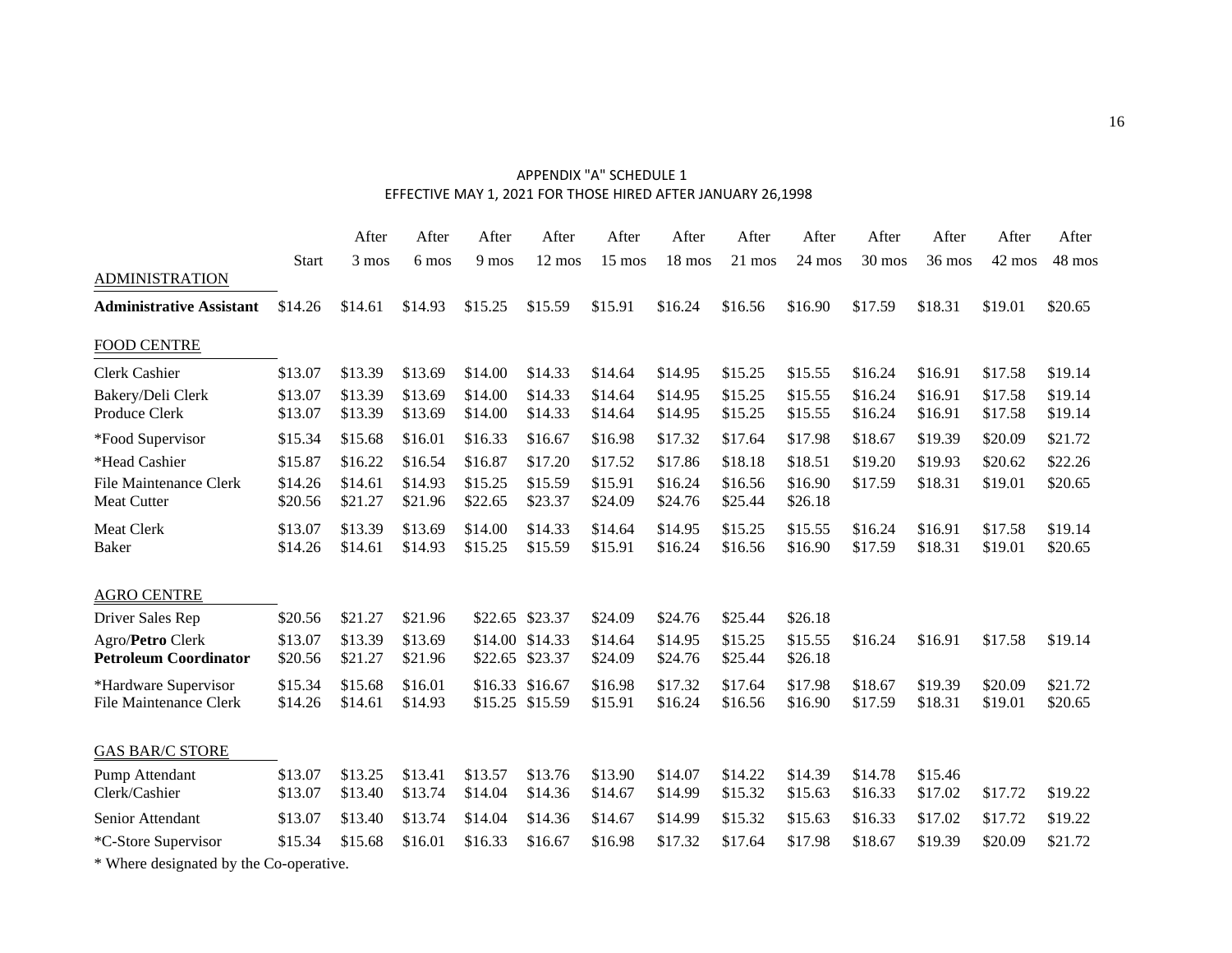#### APPENDIX "A" SCHEDULE 2 EFFECTIVE MAY 1, 2022 FOR THOSE HIRED AFTER JANUARY 26, 1998

|                                                     |                    | After              | After              | After              | After                              | After              | After                      | After              | After              | After              | After              | After              | After              |
|-----------------------------------------------------|--------------------|--------------------|--------------------|--------------------|------------------------------------|--------------------|----------------------------|--------------------|--------------------|--------------------|--------------------|--------------------|--------------------|
|                                                     | <b>Start</b>       | 3 mos              | 6 mos              | 9 mos              | 12 mos                             | 15 mos             | 18 mos                     | 21 mos             | 24 mos             | 30 mos             | 36 mos             | 42 mos             | 48 mos             |
| <b>ADMINISTRATION</b>                               |                    |                    |                    |                    |                                    |                    |                            |                    |                    |                    |                    |                    |                    |
| <b>Administrative Assistant</b>                     | \$14.47            | \$14.82            | \$15.15            | \$15.47            | \$15.82                            | \$16.14            | \$16.48                    | \$16.81            | \$17.15            | \$17.85            | \$18.59            | \$19.30            | \$20.95            |
| <b>FOOD CENTRE</b>                                  |                    |                    |                    |                    |                                    |                    |                            |                    |                    |                    |                    |                    |                    |
| <b>Clerk Cashier</b>                                | \$13.27            | \$13.59            | \$13.90            | \$14.21            | \$14.55                            |                    | \$14.86 \$15.18            | \$15.47            | \$15.78            | \$16.48            | \$17.16            | \$17.84            | \$19.43            |
| Bakery/Deli Clerk                                   | \$13.27            | \$13.59            | \$13.90            | \$14.21            | \$14.55                            |                    | \$14.86 \$15.18            | \$15.47            | \$15.78            | \$16.48            | \$17.16            | \$17.84            | \$19.43            |
| Produce Clerk                                       | \$13.27            | \$13.59            | \$13.90            | \$14.21            | \$14.55                            | \$14.86            | \$15.18                    | \$15.47            | \$15.78            | \$16.48            | \$17.16            | \$17.84            | \$19.43            |
| *Food Supervisor                                    | \$15.57            | \$15.92            | \$16.25            | \$16.58            | \$16.92                            | \$17.24            | \$17.58                    | \$17.91            | \$18.25            | \$18.95            | \$19.68            | \$20.39            | \$22.05            |
| *Head Cashier                                       | \$16.11            | \$16.46            | \$16.79            | \$17.12            | \$17.46                            |                    | \$17.78 \$18.13            | \$18.45            | \$18.79            | \$19.49            | \$20.23            | \$20.93            | \$22.59            |
| <b>File Maintenance Clerk</b><br><b>Meat Cutter</b> | \$14.47<br>\$20.87 | \$14.82<br>\$21.59 | \$15.15<br>\$22.29 | \$15.47<br>\$22.99 | \$15.82<br>\$23.72                 | \$16.14<br>\$24.45 | \$16.48<br>\$25.13         | \$16.81<br>\$25.82 | \$17.15<br>\$26.57 | \$17.85            | \$18.59            | \$19.30            | \$20.95            |
| <b>Meat Clerk</b><br>Baker                          | \$13.27<br>\$14.47 | \$13.59<br>\$14.82 | \$13.90<br>\$15.15 | \$14.21<br>\$15.47 | \$14.55<br>\$15.82                 | \$14.86            | \$15.18<br>\$16.14 \$16.48 | \$15.47<br>\$16.81 | \$15.78<br>\$17.15 | \$16.48<br>\$17.85 | \$17.16<br>\$18.59 | \$17.84<br>\$19.30 | \$19.43<br>\$20.95 |
| <b>AGRO CENTRE</b>                                  |                    |                    |                    |                    |                                    |                    |                            |                    |                    |                    |                    |                    |                    |
| Driver Sales Rep                                    | \$20.87            | \$21.59            | \$22.29            |                    | \$22.99 \$23.72                    | \$24.45            | \$25.13                    | \$25.82            | \$26.57            |                    |                    |                    |                    |
| Agro/Petro Clerk                                    | \$13.27            | \$13.59            | \$13.90            |                    | \$14.21 \$14.55                    | \$14.86            | \$15.18                    | \$15.47            | \$15.78            | \$16.48            | \$17.16            | \$17.84            | \$19.43            |
| <b>Petroleum Coordinator</b>                        | \$20.87            | \$21.59            | \$22.29            |                    | \$22.99 \$23.72                    | \$24.45            | \$25.13                    | \$25.82            | \$26.57            |                    |                    |                    |                    |
| *Hardware Supervisor<br>File Maintenance Clerk      | \$15.57<br>\$14.47 | \$15.92<br>\$14.82 | \$16.25<br>\$15.15 |                    | \$16.58 \$16.92<br>\$15.47 \$15.82 | \$17.24            | \$17.58<br>\$16.14 \$16.48 | \$17.91<br>\$16.81 | \$18.25<br>\$17.15 | \$18.95<br>\$17.85 | \$19.68<br>\$18.59 | \$20.39<br>\$19.30 | \$22.05<br>\$20.95 |
| <b>GAS BAR7C STORE</b>                              |                    |                    |                    |                    |                                    |                    |                            |                    |                    |                    |                    |                    |                    |
| Pump Attendant                                      | \$13.27            | \$13.44            | \$13.61            | \$13.77            | \$13.97                            | \$14.10            | \$14.28                    | \$14.43            | \$14.61            | \$15.00            | \$15.69            |                    |                    |
| Clerk/Cashier                                       | \$13.27            | \$13.60            | \$13.95            | \$14.25            | \$14.58                            | \$14.89            | \$15.22                    | \$15.55            | \$15.87            | \$16.58            | \$17.28            | \$17.99            | \$19.51            |
| Senior Attendant                                    | \$13.27            | \$13.60            | \$13.95            | \$14.25            | \$14.58                            | \$14.89            | \$15.22                    | \$15.55            | \$15.87            | \$16.58            | \$17.28            | \$17.99            | \$19.51            |
| *C-Store Supervisor                                 | \$15.57            | \$15.92            | \$16.25            | \$16.58            | \$16.92                            | \$17.24            | \$17.58                    | \$17.91            | \$18.25            | \$18.95            | \$19.68            | \$20.39            | \$22.05            |
| * Where designated by the Co-operative.             |                    |                    |                    |                    |                                    |                    |                            |                    |                    |                    |                    |                    |                    |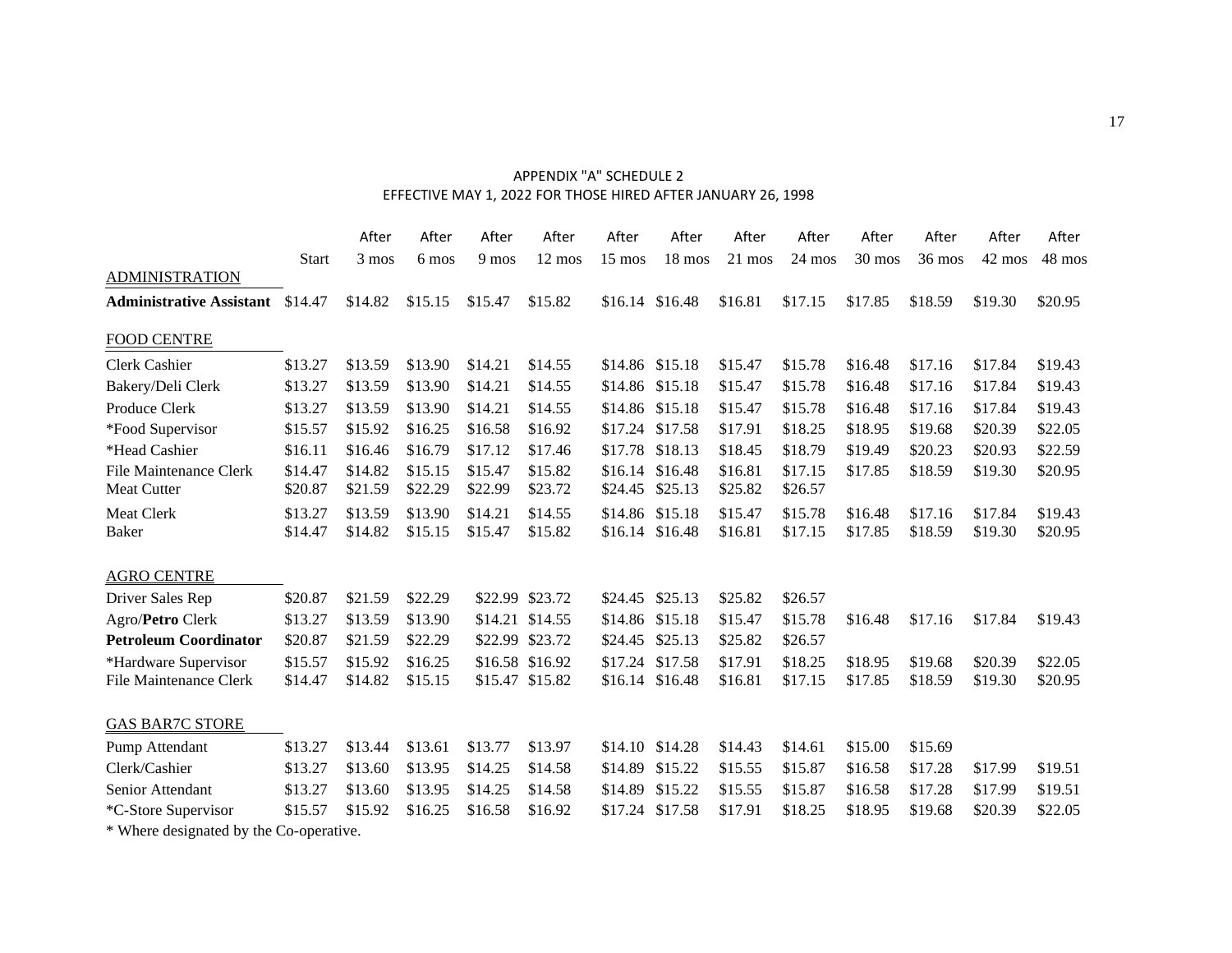#### APPENDIX "A" SCHEDULE 3 EFFECTIVE APRIL 30, 2023 FOR THOSE HIRED AFTER JANUARY 26,1998

|                                                       |                    | After              | After              | After              | After              | After              | After              | After              | After              | After              | After              | After              | After              |
|-------------------------------------------------------|--------------------|--------------------|--------------------|--------------------|--------------------|--------------------|--------------------|--------------------|--------------------|--------------------|--------------------|--------------------|--------------------|
|                                                       | <b>Start</b>       | 3 mos              | 6 mos              | 9 mos              | 12 mos             | 15 mos             | 18 mos             | 21 mos             | 24 mos             | 30 mos             | 36 mos             | 42 mos             | 48 mos             |
| <b>ADMINISTRATION</b>                                 |                    |                    |                    |                    |                    |                    |                    |                    |                    |                    |                    |                    |                    |
| <b>Administrative Assistant</b>                       | \$14.69            | \$15.05            | \$15.38            | \$15.71            | \$16.06            | \$16.39            | \$16.73            | \$17.07            | \$17.41            | \$18.12            | \$18.86            | \$19.59            | \$21.27            |
| <b>FOOD CENTRE</b>                                    |                    |                    |                    |                    |                    |                    |                    |                    |                    |                    |                    |                    |                    |
| Clerk Cashier                                         | \$13.47            | \$13.79            | \$14.11            | \$14.42            | \$14.76            | \$15.08            | \$15.40            | \$15.71            |                    | \$16.02 \$16.73    | \$17.42            | \$18.11            | \$19.72            |
| Bakery/Deli Clerk                                     | \$13.47            | \$13.79            | \$14.11            | \$14.42            | \$14.76            | \$15.08            | \$15.40            | \$15.71            |                    | \$16.02 \$16.73    | \$17.42            | \$18.11            | \$19.72            |
| Produce Clerk                                         | \$13.47            | \$13.79            | \$14.11            | \$14.42            | \$14.76            | \$15.08            | \$15.40            | \$15.71            | \$16.02            | \$16.73            | \$17.42            | \$18.11            | \$19.72            |
| *Food Supervisor                                      | \$15.80            | \$16.16            | \$16.49            | \$16.82            | \$17.17            | \$17.49            | \$17.84            | \$18.17            |                    | \$18.52 \$19.23    | \$19.97            | \$20.69            | \$22.38            |
| *Head Cashier                                         | \$16.35            | \$16.71            | \$17.04            | \$17.38            | \$17.72            | \$18.05            | \$18.40            | \$18.73            | \$19.07            | \$19.78            | \$20.54            | \$21.25            | \$22.93            |
| File Maintenance Clerk<br><b>Meat Cutter</b>          | \$14.69<br>\$21.19 | \$15.05<br>\$21.92 | \$15.38<br>\$22.63 | \$15.71<br>\$23.34 | \$16.06<br>\$24.07 | \$16.39<br>\$24.81 | \$16.73<br>\$25.50 | \$17.07<br>\$26.20 | \$17.41<br>\$26.97 | \$18.12            | \$18.86            | \$19.59            | \$21.27            |
| Meat Clerk                                            | \$13.47            | \$13.79            | \$14.11            | \$14.42            | \$14.76            | \$15.08            | \$15.40            | \$15.71            | \$16.02            | \$16.73            | \$17.42            | \$18.11            | \$19.72            |
| <b>Baker</b><br><b>AGRO CENTRE</b>                    | \$14.69            | \$15.05            | \$15.38            | \$15.71            | \$16.06            | \$16.39            | \$16.73            | \$17.07            |                    | \$17.41 \$18.12    | \$18.86            | \$19.59            | \$21.27            |
| Driver Sales Rep                                      | \$21.19            | \$21.92            | \$22.63            | \$23.34            | \$24.07            | \$24.81            | \$25.50            | \$26.20            | \$26.97            |                    |                    |                    |                    |
| Agro/Petro Clerk<br><b>Petroleum Coordinator</b>      | \$13.47<br>\$21.19 | \$13.79<br>\$21.92 | \$14.11<br>\$22.63 | \$14.42<br>\$23.34 | \$14.76<br>\$24.07 | \$15.08<br>\$24.81 | \$15.40<br>\$25.50 | \$15.71<br>\$26.20 | \$16.02<br>\$26.97 | \$16.73            | \$17.42            | \$18.11            | \$19.72            |
| *Hardware Supervisor<br><b>File Maintenance Clerk</b> | \$15.80<br>\$14.69 | \$16.16<br>\$15.05 | \$16.49<br>\$15.38 | \$16.82<br>\$15.71 | \$17.17<br>\$16.06 | \$17.49<br>\$16.39 | \$17.84<br>\$16.73 | \$18.17<br>\$17.07 | \$18.52<br>\$17.41 | \$19.23<br>\$18.12 | \$19.97<br>\$18.86 | \$20.69<br>\$19.59 | \$22.38<br>\$21.27 |
| <b>GAS BAR/C STORE</b>                                |                    |                    |                    |                    |                    |                    |                    |                    |                    |                    |                    |                    |                    |
| Pump Attendant                                        | \$13.47            | \$13.65            | \$13.81            | \$13.98            | \$14.18            | \$14.32            | \$14.49            | \$14.65            | \$14.83            | \$15.23            | \$15.93            |                    |                    |
| Clerk/Cashier                                         | \$13.47            | \$13.80            | \$14.16            | \$14.46            | \$14.80            | \$15.11            | \$15.44            | \$15.78            | \$16.10            | \$16.82            | \$17.54            | \$18.26            | \$19.81            |
| Senior Attendant                                      | \$13.47            | \$13.80            | \$14.16            | \$14.46            | \$14.80            | \$15.11            | \$15.44            | \$15.78            | \$16.10            | \$16.82            | \$17.54            | \$18.26            | \$19.81            |
| *C-Store Supervisor                                   | \$15.80            | \$16.16            | \$16.49            | \$16.82            | \$17.17            | \$17.49            | \$17.84            | \$18.17            | \$18.52            | \$19.23            | \$19.97            | \$20.69            | \$22.38            |
| * Where designated by the Co-operative.               |                    |                    |                    |                    |                    |                    |                    |                    |                    |                    |                    |                    |                    |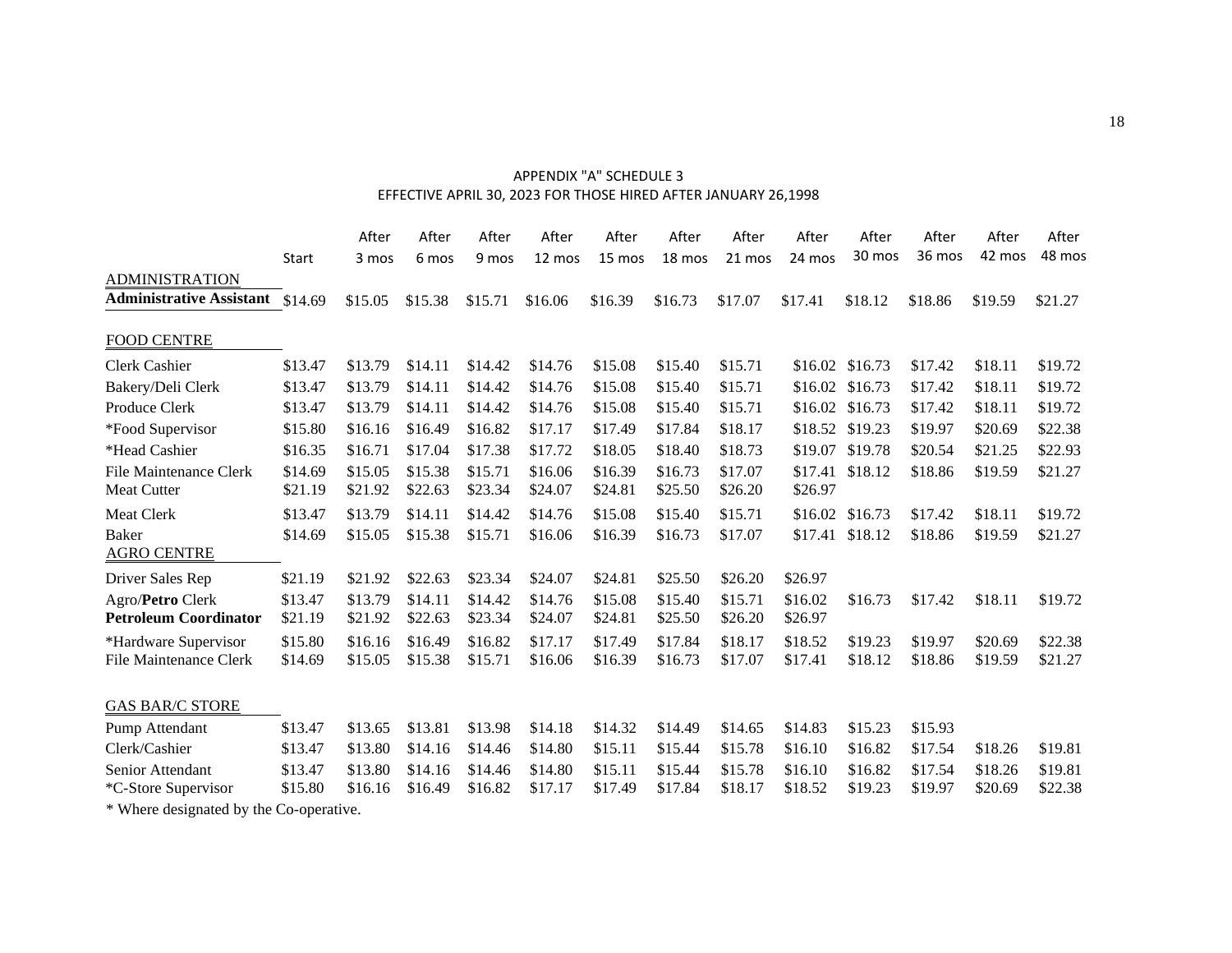#### APPENDIX "A" SCHEDULE 4 EFFECTIVE APRIL 29, 2024 FOR THOSE HIRED AFTER JANUARY 26,1998

|                                                          |                    | After              | After              | After              | After              | After              | After              | After 21           | After              | After              | After              | After              | After              |
|----------------------------------------------------------|--------------------|--------------------|--------------------|--------------------|--------------------|--------------------|--------------------|--------------------|--------------------|--------------------|--------------------|--------------------|--------------------|
|                                                          | <b>Start</b>       | 3 mos              | 6 mos              | 9 mos              | 12 mos             | 15 mos             | 18 mos             | mos                | 24 mos             | 30 mos             | 36 mos             | 42 mos             | 48 mos             |
| <b>ADMINISTRATION</b><br><b>Administrative Assistant</b> | \$14.95            | \$15.31            | \$15.65            | \$15.98            | \$16.34            | \$16.67            | \$17.02            | \$17.36            | \$17.72            | \$18.44            | \$19.19            | \$19.93            | \$21.64            |
| <b>FOOD CENTRE</b>                                       |                    |                    |                    |                    |                    |                    |                    |                    |                    |                    |                    |                    |                    |
| Clerk Cashier                                            | \$13.70            | \$14.03            | \$14.35            | \$14.67            | \$15.02            | \$15.34            | \$15.67            | \$15.98            | \$16.30            | \$17.02            | \$17.73            | \$18.43            | \$20.07            |
| Bakery/Deli Clerk<br>Produce Clerk                       | \$13.70<br>\$13.70 | \$14.03<br>\$14.03 | \$14.35<br>\$14.35 | \$14.67<br>\$14.67 | \$15.02<br>\$15.02 | \$15.34<br>\$15.34 | \$15.67<br>\$15.67 | \$15.98<br>\$15.98 | \$16.30<br>\$16.30 | \$17.02<br>\$17.02 | \$17.73<br>\$17.73 | \$18.43<br>\$18.43 | \$20.07<br>\$20.07 |
| *Food Supervisor                                         | \$16.08            | \$16.44            | \$16.78            | \$17.12            | \$17.47            | \$17.80            | \$18.15            | \$18.49            | \$18.84            | \$19.57            | \$20.32            | \$21.06            | \$22.77            |
| *Head Cashier                                            | \$16.64            | \$17.00            | \$17.34            | \$17.68            | \$18.03            | \$18.36            | \$18.73            | \$19.06            | \$19.41            | \$20.13            | \$20.90            | \$21.62            | \$23.33            |
| <b>File Maintenance Clerk</b>                            | \$14.95            | \$15.31            | \$15.65            | \$15.98            | \$16.34            | \$16.67            | \$17.02            | \$17.36            | \$17.72            | \$18.44            | \$19.19            | \$19.93            | \$21.64            |
| <b>Meat Cutter</b>                                       | \$21.56            | \$22.30            | \$23.02            | \$23.75            | \$24.49            | \$25.25            | \$25.95            | \$26.66            | \$27.44            |                    |                    |                    |                    |
| Meat Clerk                                               | \$13.70            | \$14.03            | \$14.35            | \$14.67            | \$15.02            | \$15.34            | \$15.67            | \$15.98            | \$16.30            | \$17.02            | \$17.73            | \$18.43            | \$20.07            |
| Baker<br><b>AGRO CENTRE</b>                              | \$14.95            | \$15.31            | \$15.65            | \$15.98            | \$16.34            | \$16.67            | \$17.02            | \$17.36            | \$17.72            | \$18.44            | \$19.19            | \$19.93            | \$21.64            |
| Driver Sales Rep                                         | \$21.56            | \$22.30            | \$23.02            | \$23.75            | \$24.49            | \$25.25            | \$25.95            | \$26.66            | \$27.44            |                    |                    |                    |                    |
| Agro/Petro Clerk<br><b>Petroleum Coordinator</b>         | \$13.70<br>\$21.56 | \$14.03<br>\$22.30 | \$14.35<br>\$23.02 | \$14.67<br>\$23.75 | \$15.02<br>\$24.49 | \$15.34<br>\$25.25 | \$15.67<br>\$25.95 | \$15.98<br>\$26.66 | \$16.30<br>\$27.44 | \$17.02            | \$17.73            | \$18.43            | \$20.07            |
| *Hardware Supervisor<br><b>File Maintenance Clerk</b>    | \$16.08<br>\$14.95 | \$16.44<br>\$15.31 | \$16.78<br>\$15.65 | \$17.12<br>\$15.98 | \$17.47<br>\$16.34 | \$17.80<br>\$16.67 | \$18.15<br>\$17.02 | \$18.49<br>\$17.36 | \$18.84<br>\$17.72 | \$19.57<br>\$18.44 | \$20.32<br>\$19.19 | \$21.06<br>\$19.93 | \$22.77<br>\$21.64 |
| <b>GAS BAR/C STORE</b>                                   |                    |                    |                    |                    |                    |                    |                    |                    |                    |                    |                    |                    |                    |
| Pump Attendant<br>Clerk/Cashier                          | \$13.70<br>\$13.70 | \$13.88<br>\$14.04 | \$14.06<br>\$14.41 | \$14.23<br>\$14.71 | \$14.43<br>\$15.06 | \$14.57<br>\$15.37 | \$14.75<br>\$15.71 | \$14.91<br>\$16.06 | \$15.09<br>\$16.39 | \$15.49<br>\$17.12 | \$16.20<br>\$17.84 | \$18.58            | \$20.15            |
| Senior Attendant                                         | \$13.70            | \$14.04            | \$14.41            | \$14.71            | \$15.06            | \$15.37            | \$15.71            | \$16.06            | \$16.39            | \$17.12            | \$17.84            | \$18.58            | \$20.15            |
| *C-Store Supervisor                                      | \$16.08            | \$16.44            | \$16.78            | \$17.12            | \$17.47            | \$17.80            | \$18.15            | \$18.49            | \$18.84            | \$19.57            | \$20.32            | \$21.06            | \$22.77            |
| * Where designated by the Co-operative.                  |                    |                    |                    |                    |                    |                    |                    |                    |                    |                    |                    |                    |                    |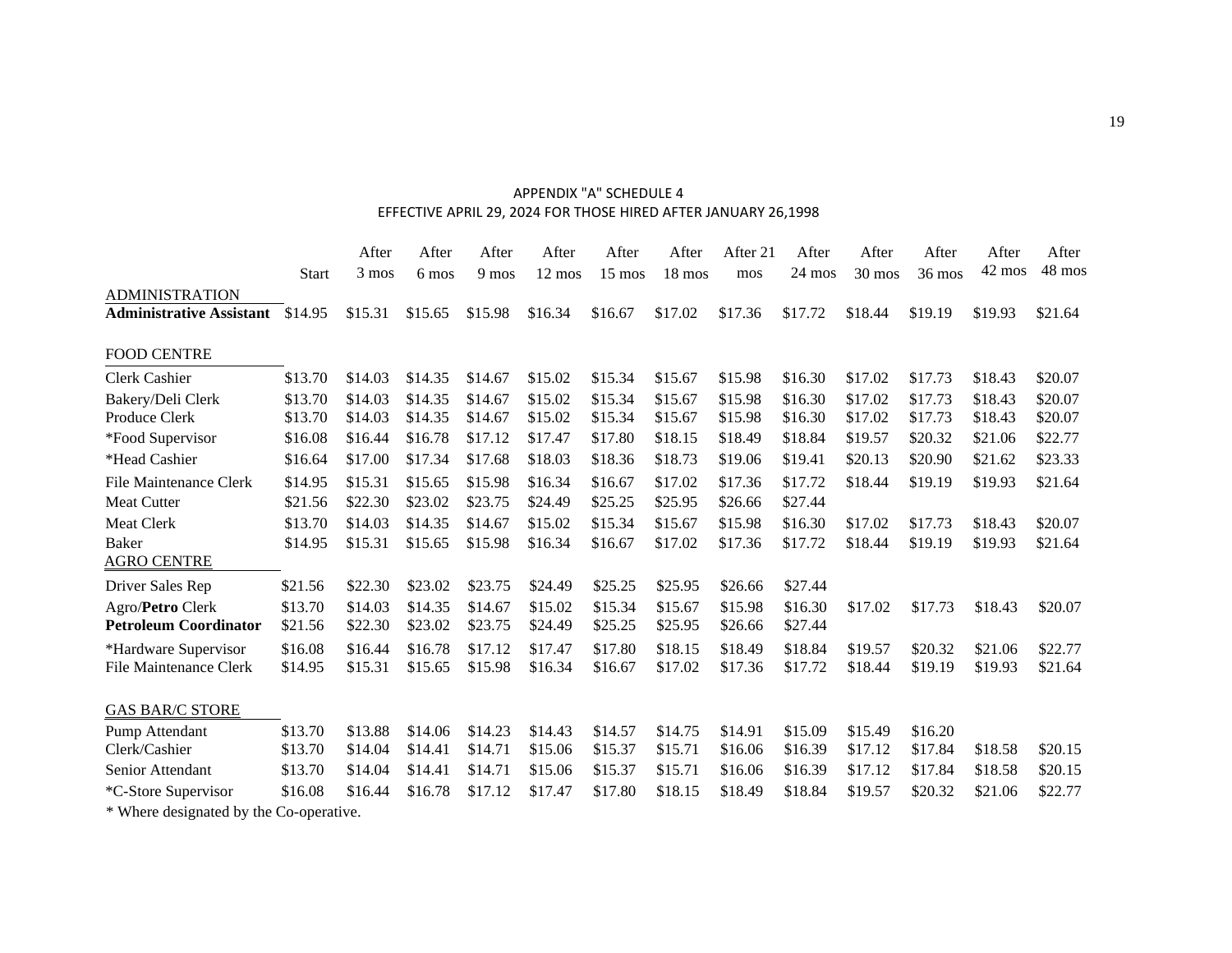#### APPENDIX "B"

This Appendix shall apply to part-time and regular part-time employees.

- 1. Part-time employees other than full-time and regular part-time employees shall acquire seniority for the purpose of applying the wage appendix and for the purpose of call-in.
- 2. It is agreed that for the purpose of applying the wage appendix in respect to part-time and regular parttime employees, 1,040 hours of work shall be equal to six (6) months' service.
- 3. A regular part-time employee shall be defined as one who worked an average of twenty-four (24) hours or more a week over any period of thirteen (13) consecutive weeks. It is understood that once an employee averages twenty-four (24) hours of work or more in any thirteen (13) week period, **they** shall retain the status of a regular part-time employee.
- 4. Part-time employees and regular part-time employees shall be on probation for an accumulative period of five hundred and twenty (520) hours during which time they may be laid off or dismissed without reference to seniority. Upon completion of the probation period, such employees shall be credited with five hundred and twenty (520) hours and their seniority shall be established. Thereafter the employees shall accumulate seniority credits on the basis of hours worked.
- 5. Regular part-time employees' hours of work shall be scheduled, and they shall be called to work on the basis of seniority subject to availability and providing the employee has the ability to handle the work to be performed. This provision shall apply on a department basis only.
- 6. Any employee who has been employed as a full-time employee and later becomes a regular part-time employee shall be eligible for participate in the Superannuation and Group Insurance Plan subject to the bylaws and regulations of such plans. The Co-operative shall pay the same percentage of employee's earnings towards the Superannuation Plan as it pays in case of full-time employees.
- 7. Any employee who has been employed as a full-time employee and later becomes a regular part-time employee shall be credited with all sick leave pay credit accumulated during **their** employment as a fulltime employee and shall receive sick leave pay benefits accordingly.
- 8. Regular part-time employees shall accumulate sick leave credits on the basis of ten (10) hours for each one hundred and seventy-three (173) hours worked. Sick pay benefits shall apply only for absences from scheduled work.
- 9. Regular part-time employees shall be eligible only for those benefits as outlined in 6, 7 and 8 above.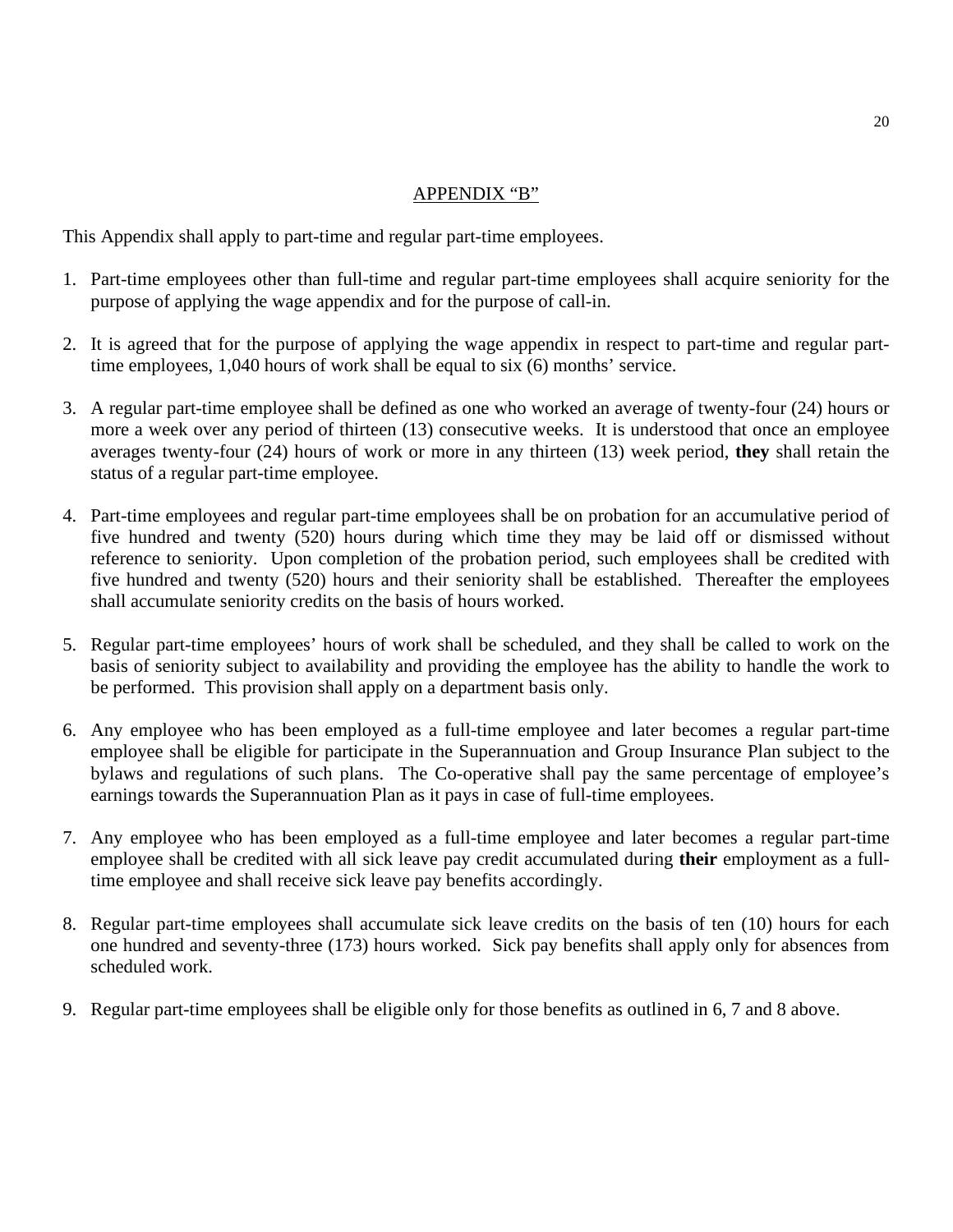#### LETTER OF UNDERSTANDING #1

| <b>BETWEEN:</b> | <b>Legacy</b> Co-operative Association Limited                            |
|-----------------|---------------------------------------------------------------------------|
| AND:            | Saskatchewan Joint Board,<br>Retail, Wholesale and Department Store Union |

RE: Employees Hired Before 1998

Notwithstanding the wage scales set out in Appendix "A", the following employees hired before January 26, 1998 in their respective classifications shall be paid at the following rates:

| Department          | Employee            | May 1, 2021 | May 1, 2022 | April 30, 2023 | April 29, 2024 |
|---------------------|---------------------|-------------|-------------|----------------|----------------|
| Administration      | Karen Lozinski      | \$20.69     | \$21.00     | \$21.31        | \$21.68        |
| Supervisor          | Karen Steffenson    | \$23.40     | \$23.75     | \$24.10        | \$24.52        |
| Supervisor          | <b>Brent Mireau</b> | \$23.40     | \$23.75     | \$24.10        | \$24.52        |
| <b>Head Cashier</b> | Deseree Koroluk     | \$25.04     | \$25.42     | \$25.80        | \$26.25        |
| Supervisor          | Wade Pfeifer        | \$23.40     | \$23.75     | \$24.10        | \$24.52        |

Only these employees will be eligible for the following Sunday Opening conditions:

- 1. It is agreed that all work performed on Sundays in the Yorkton Co-op food Centre will be at regular rates plus \$1.00 per hour premium
- 2. This premium will apply only to these employees on payroll at April 1, 1991.
- 3. Employees on payroll April 1, 1991 shall have the opportunity to declare their availability for Sunday work twice a year – January 2 and July 2.

Both parties agree that this Letter of Understanding will no longer be in effect once all employees listed in this letter are no longer in the employ of the Co-operative.

*\_\_\_\_\_\_\_\_\_\_\_\_\_\_\_\_\_\_\_\_\_\_\_\_\_\_\_\_\_\_\_\_\_\_\_ \_\_\_\_\_\_\_\_\_\_\_\_\_\_\_\_\_\_\_\_\_\_\_\_\_\_\_\_\_\_\_\_\_\_\_*

*\_\_\_\_\_\_\_\_\_\_\_\_\_\_\_\_\_\_\_\_\_\_\_\_\_\_\_\_\_\_\_\_\_\_\_ \_\_\_\_\_\_\_\_\_\_\_\_\_\_\_\_\_\_\_\_\_\_\_\_\_\_\_\_\_\_\_\_\_\_\_*

ON BEHALF OF THE CO-OPERATIVE: ON BEHALF OF THE UNION:

Les Gardner

21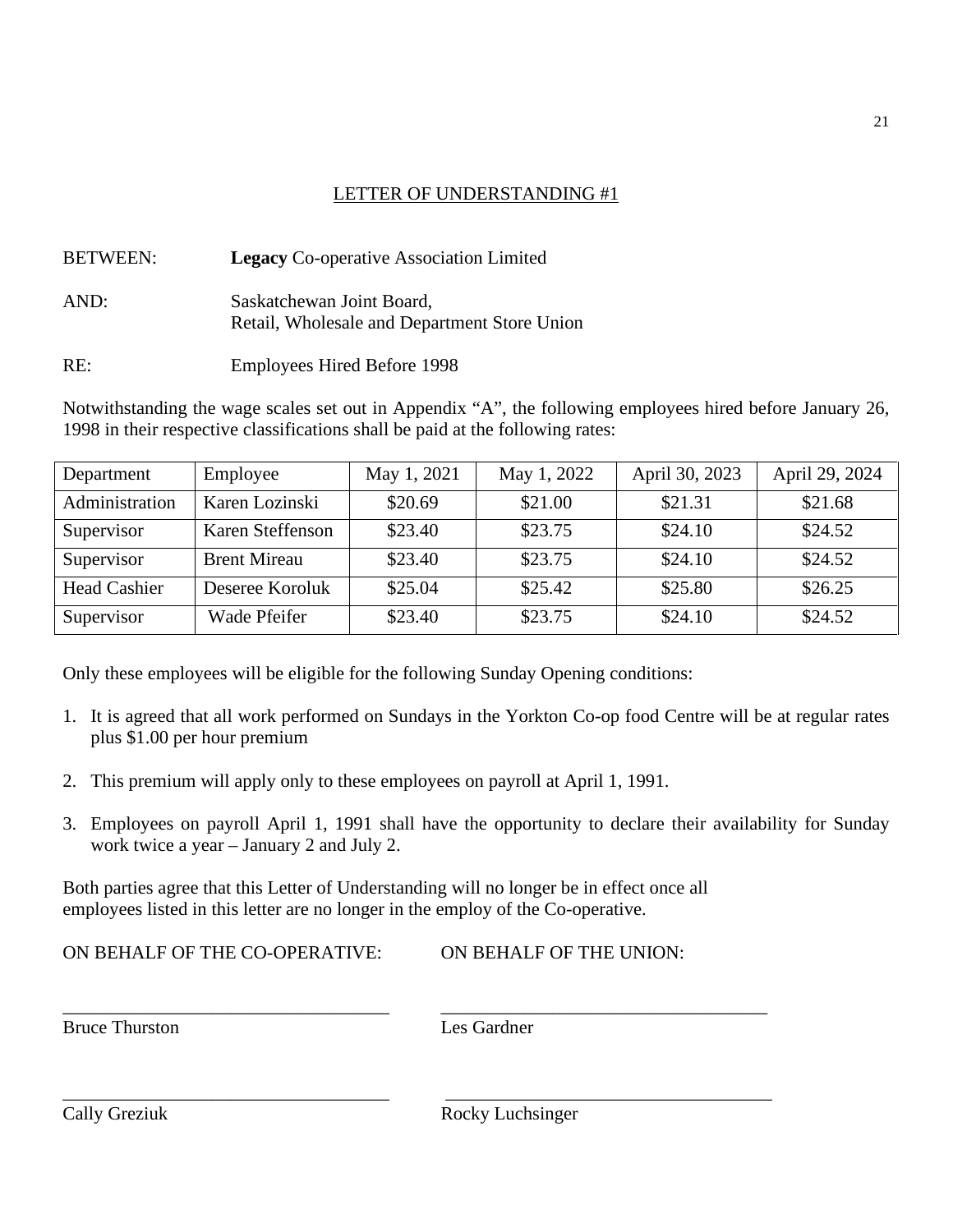#### LETTER OF UNDERSTANDING #2

| <b>BETWEEN:</b> | <b>Legacy</b> Co-operative Association Limited                            |
|-----------------|---------------------------------------------------------------------------|
| AND:            | Saskatchewan Joint Board,<br>Retail, Wholesale and Department Store Union |
| RE:             | <b>Student Classification</b>                                             |

There will be a Student classification, subject to the following:

- 1. "Student" shall be defined as a full-time student, which means a person who is registered for at least 60 percent (60%) of a full course load as:
	- (a) a pupil within the meaning of The Education Act; or
	- (b) a student at a university, a regional college, private vocational school or the Saskatchewan Institute of Applied Science and Technology.
- 2. Students are not eligible for benefits.
- 3. Students are not subject to a minimum length of shift while in regular attendance during the school term.
- 4. Students shall be paid the starting wage for the classification in which they are hired. Thereafter, the students shall be entitled to incremental increases on the same basis as casual or part-time employees.
- 5. Students shall cease to be classified as Students on September  $2<sup>nd</sup>$  in the year in which they graduate.

ON BEHALF OF THE CO-OPERATIVE: ON BEHALF OF THE UNION:

*\_\_\_\_\_\_\_\_\_\_\_\_\_\_\_\_\_\_\_\_\_\_\_\_\_\_\_\_\_\_\_\_\_\_\_ \_\_\_\_\_\_\_\_\_\_\_\_\_\_\_\_\_\_\_\_\_\_\_\_\_\_\_\_\_\_\_\_\_\_\_*

*\_\_\_\_\_\_\_\_\_\_\_\_\_\_\_\_\_\_\_\_\_\_\_\_\_\_\_\_\_\_\_\_\_\_\_ \_\_\_\_\_\_\_\_\_\_\_\_\_\_\_\_\_\_\_\_\_\_\_\_\_\_\_\_\_\_\_\_\_\_\_*

Bruce Thurston Les Gardner